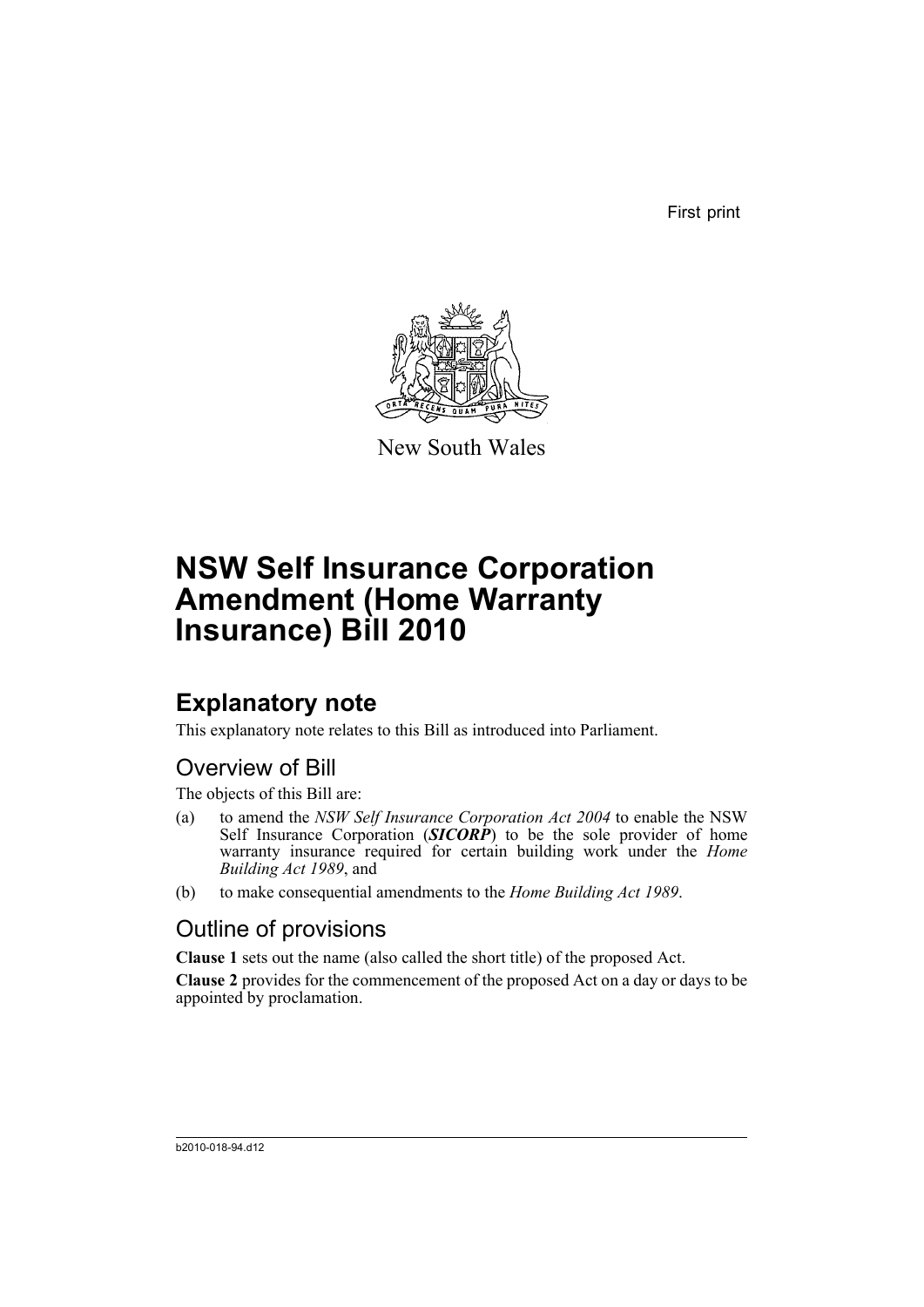Explanatory note

## **Schedule 1 Amendment of NSW Self Insurance Corporation Act 2004 No 106**

#### **Home warranty insurance functions of SICORP**

**Schedule 1 [4]** inserts proposed sections 8A and 8B in the *NSW Self Insurance Corporation Act 2004*.

Proposed section 8A provides for the functions of SICORP in connection with the provision of home warranty insurance for the purposes of Part 6 of the *Home Building Act 1989*. The proposed section also enables SICORP to engage insurance agents to assist in providing home warranty insurance.

Proposed section 8B specifically authorises, for the purposes of Part IV of the *Trade Practices Act 1974* of the Commonwealth and the *Competition Code of New South Wales*, certain matters in connection with the provision of home warranty insurance by or on behalf of SICORP.

**Schedule 1 [12]** amends section 13 of the *NSW Self Insurance Corporation Act 2004* to enable the Governor to make regulations for or with respect to certain matters concerning insurance agents and brokers and other intermediaries used by such agents and the conduct of building management service providers who provide services to builders whose work is insured by SICORP.

**Schedule 1 [1] and [3]** amend section 3 of the *NSW Self Insurance Corporation Act 2004* to insert definitions of certain new terms and expressions and to provide that the new notes to be included in the Act do not form part of the Act.

#### **Home Warranty Insurance Fund**

**Schedule 1 [11]** inserts a proposed Division in Part 4 of the *NSW Self Insurance Corporation Act 2004* to provide for the establishment of a Home Warranty Insurance Fund in the Special Deposits Account and the use and investment of money deposited in the Fund.

The Fund will be managed by SICORP and all money paid to or recovered by SICORP in connection with its home warranty insurance business will be paid into the Fund. The Fund will be used to finance the home warranty insurance business of SICORP.

**Schedule 1 [2] and [5]–[10]** make amendments to the *NSW Self Insurance Corporation Act 2004* that are consequential on the insertion of the proposed Division and the establishment of the Fund.

#### **Savings and transitional provisions**

**Schedule 1 [13]** amends clause 1 of Schedule 1 to the *NSW Self Insurance Corporation Act 2004* to enable the Governor to make regulations of a savings or transitional nature consequent on the enactment of the amendments to the Act that are made by the proposed Act.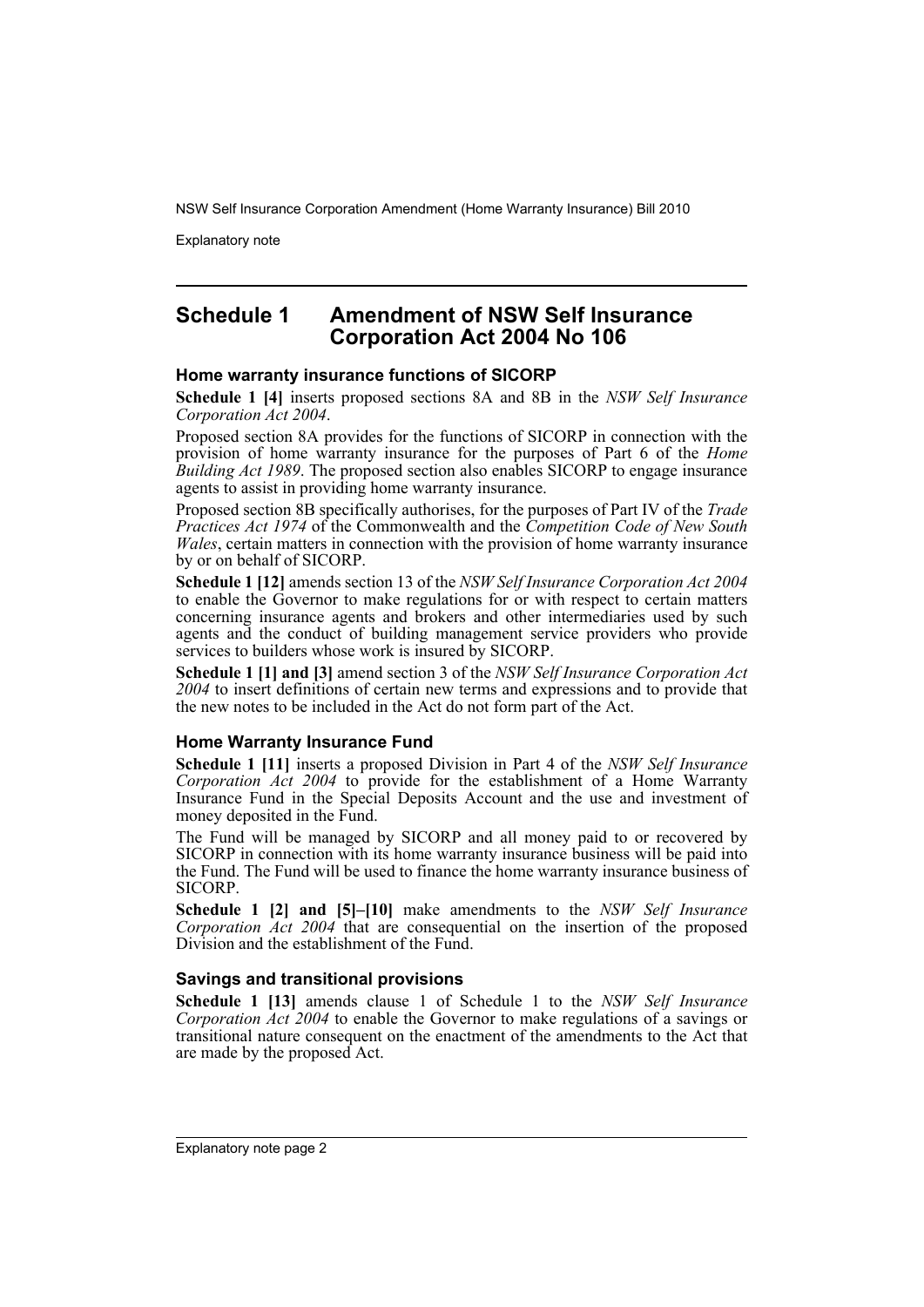Explanatory note

**Schedule 1 [14]** inserts proposed Part 3 in Schedule 1 to the *NSW Self Insurance Corporation Act 2004*. The proposed Part provides for certain contracts, agreements and other arrangements entered into by the Minister in anticipation of SICORP acquiring its home warranty insurance functions to become binding on SICORP once it acquires those functions.

# **Schedule 2 Amendment of Home Building Act 1989 No 147**

#### **SICORP to be sole home warranty insurance provider**

**Schedule 2 [5]** amends section 102 of the *Home Building Act 1989* to provide for home warranty insurance required under Part 6 of that Act to be provided by SICORP instead of insurers approved by the Minister administering that Act (as is currently the case). **Schedule 2 [1], [3] and [6]–[10]** make consequential amendments to that Act.

**Schedule 2 [4]** inserts proposed section 91A in the *Home Building Act 1989* to enable the Minister to issue guidelines with respect to appropriate market practices or claims handling procedures (or both) in connection with the provision of home warranty insurance by or on behalf of SICORP. **Schedule 2 [2]** makes a consequential amendment to section 89G of the Act.

### **Savings and transitional provisions**

**Schedule 2 [11]** amends clause 2 of Schedule 4 to the *Home Building Act 1989* to enable the Governor to make regulations of a savings or transitional nature consequent on the enactment of the amendments to the Act that are made by the proposed Act.

**Schedule 2 [12]** inserts proposed Part 17 in Schedule 4 to the *Home Building Act 1989*. The proposed Part contains provisions of a savings or transitional nature consequent on amendments made to the Act by the proposed Act. In particular, the proposed Part provides for:

- (a) SICORP to become the only insurer authorised to issue new home warranty insurance in respect of residential building work or owner-builder work done in New South Wales on and from the day on which Schedule 2 [5] to the proposed Act commences (the *new scheme day*), and
- (b) any existing approved insurers to cease to be authorised to issue new home warranty insurance on and from the new scheme day, and
- (c) certain obligations of existing or former approved insurers concerning the provision of information and compliance with the insurance industry deed to which they were a party to be continued in effect in relation to contracts of insurance entered into before the new scheme day.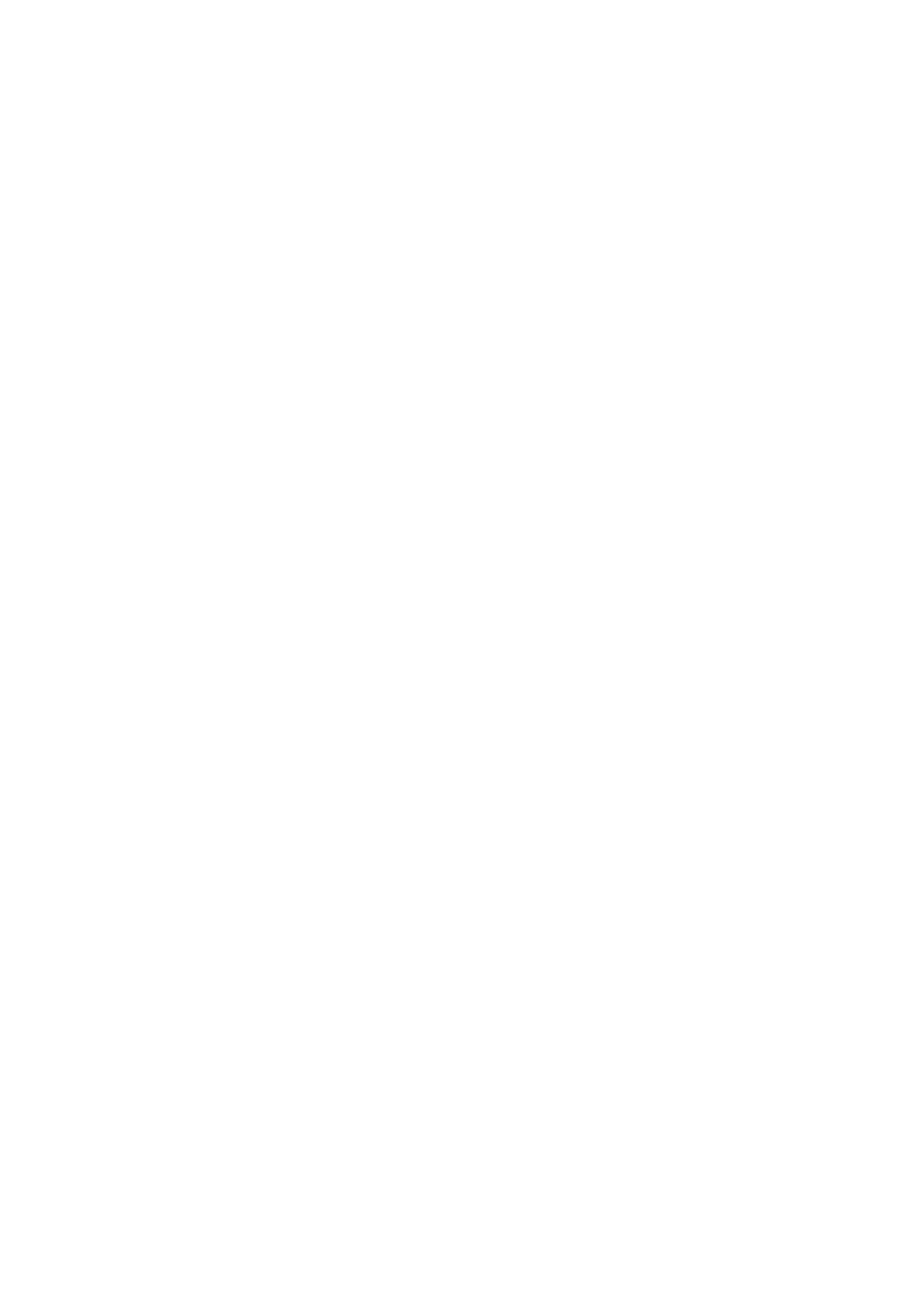First print



New South Wales

# **NSW Self Insurance Corporation Amendment (Home Warranty Insurance) Bill 2010**

# **Contents**

|            |                                                                | Page |
|------------|----------------------------------------------------------------|------|
|            | Name of Act                                                    |      |
|            | Commencement                                                   | 2    |
| Schedule 1 | Amendment of NSW Self Insurance Corporation Act<br>2004 No 106 | 3    |
| Schedule 2 | Amendment of Home Building Act 1989 No 147                     | 13   |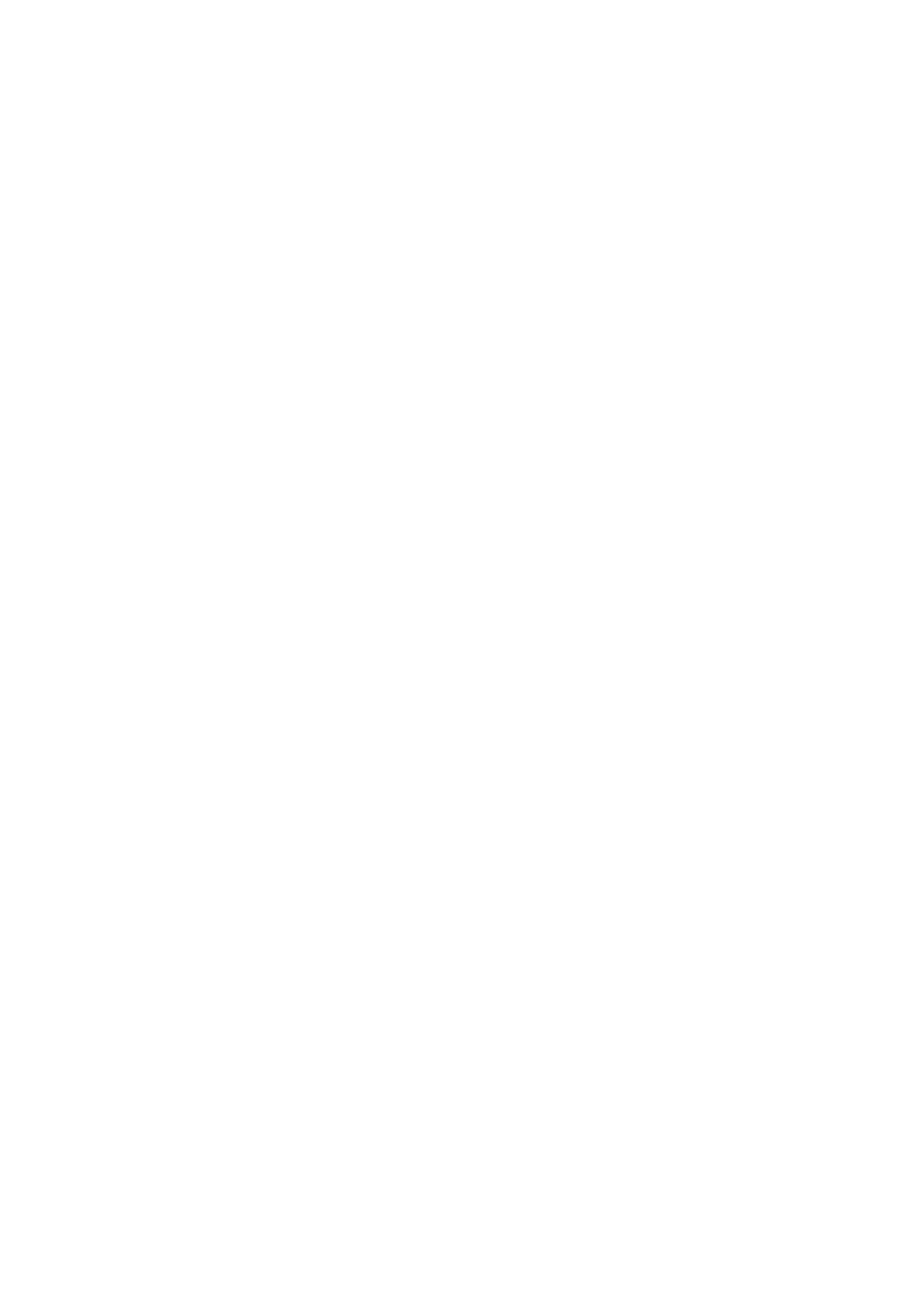

New South Wales

# **NSW Self Insurance Corporation Amendment (Home Warranty Insurance) Bill 2010**

No , 2010

### **A Bill for**

An Act to amend the *NSW Self Insurance Corporation Act 2004* to provide for the NSW Self Insurance Corporation to be the sole home warranty insurer for the State; and to make consequential amendments to the *Home Building Act 1989*.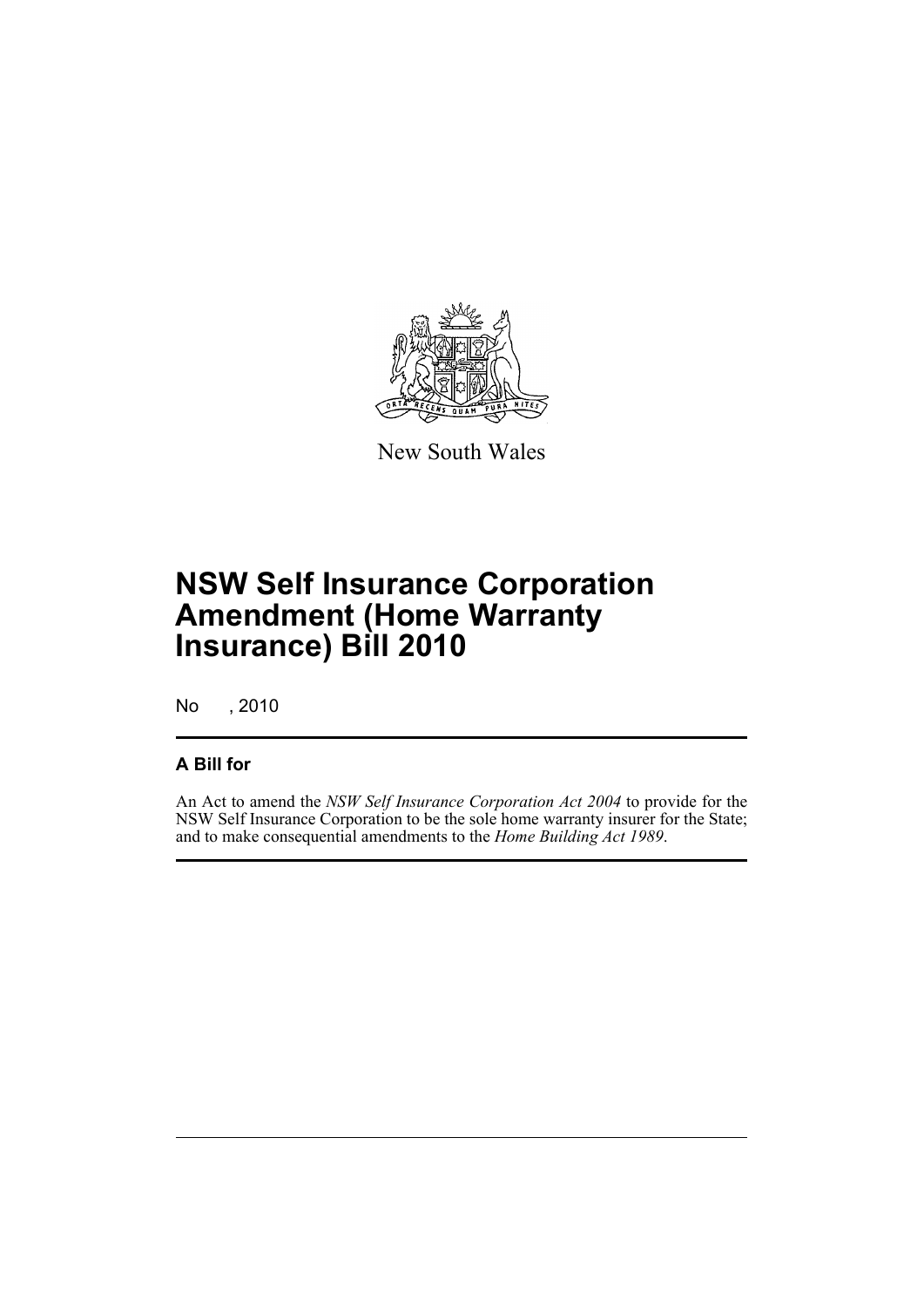<span id="page-7-1"></span><span id="page-7-0"></span>

| The Legislature of New South Wales enacts:                                                      |                     |  |
|-------------------------------------------------------------------------------------------------|---------------------|--|
| Name of Act                                                                                     | $\overline{2}$      |  |
| This Act is the NSW Self Insurance Corporation Amendment (Home<br>Warranty Insurance) Act 2010. | 3<br>$\overline{4}$ |  |
| <b>Commencement</b>                                                                             |                     |  |
| This Act commences on a day or days to be appointed by proclamation.                            | 6                   |  |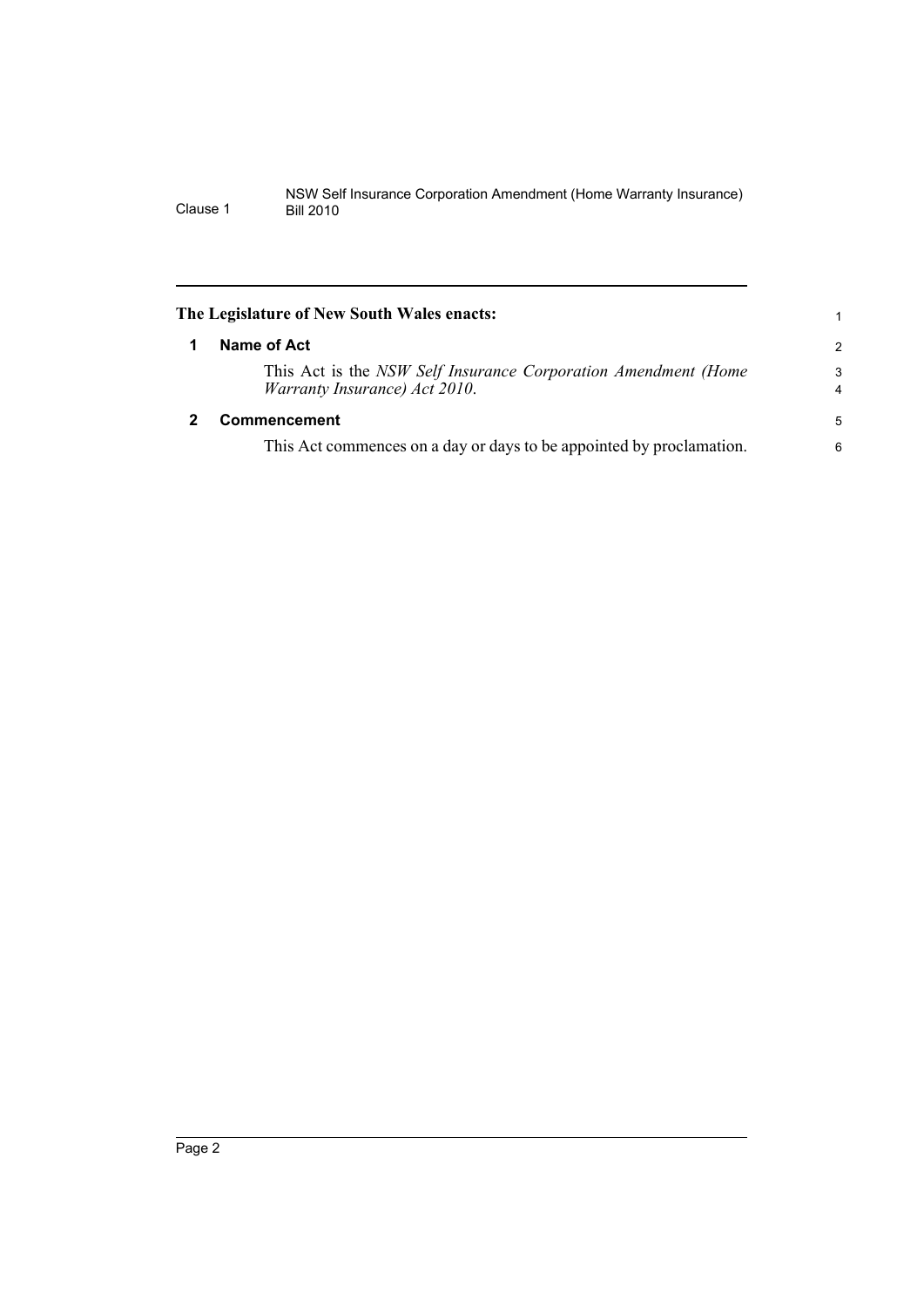Amendment of NSW Self Insurance Corporation Act 2004 No 106 Schedule 1

1  $\mathfrak{p}$ 

36 37 38

# <span id="page-8-0"></span>**Schedule 1 Amendment of NSW Self Insurance Corporation Act 2004 No 106**

#### **[1] Section 3 Definitions**

Insert in alphabetical order:

*builder* means a person who carries on the business of doing residential building work.

*building management service provider* means a person who provides builders with advice and other services concerning the management of builders' businesses (such as the management of financial risks).

*home warranty insurance* means insurance under a contract of insurance required to be entered into by or under Part 6 of the *Home Building Act 1989*.

*Home Warranty Insurance Fund* means the Fund established under section 12A.

*insurance agency arrangement*—see section 8A (4).

*insurance agent*—see section 8A (4).

*insurance intermediary* means an insurance broker or other person who enters into a contract, agreement or other arrangement with an insurance agent in connection with the provision of home warranty insurance by or on behalf of the Self Insurance Corporation.

*residential building work* has the same meaning as in the *Home Building Act 1989*.

*Self Insurance Fund* means the Fund established under section 11.

#### **[2] Section 3, definition of "Government managed fund scheme"**

Omit paragraph (b). Insert instead:

(b) are paid, or otherwise settled, by the State or by the Self Insurance Corporation on behalf of the State or an authority of the State,

but does not include any arrangement under which home warranty insurance is provided (or the Home Warranty Insurance Fund is managed) by or on behalf of the Self Insurance Corporation.

#### **[3] Section 3 (2)**

Insert at the end of section 3:

(2) Notes included in this Act do not form part of this Act.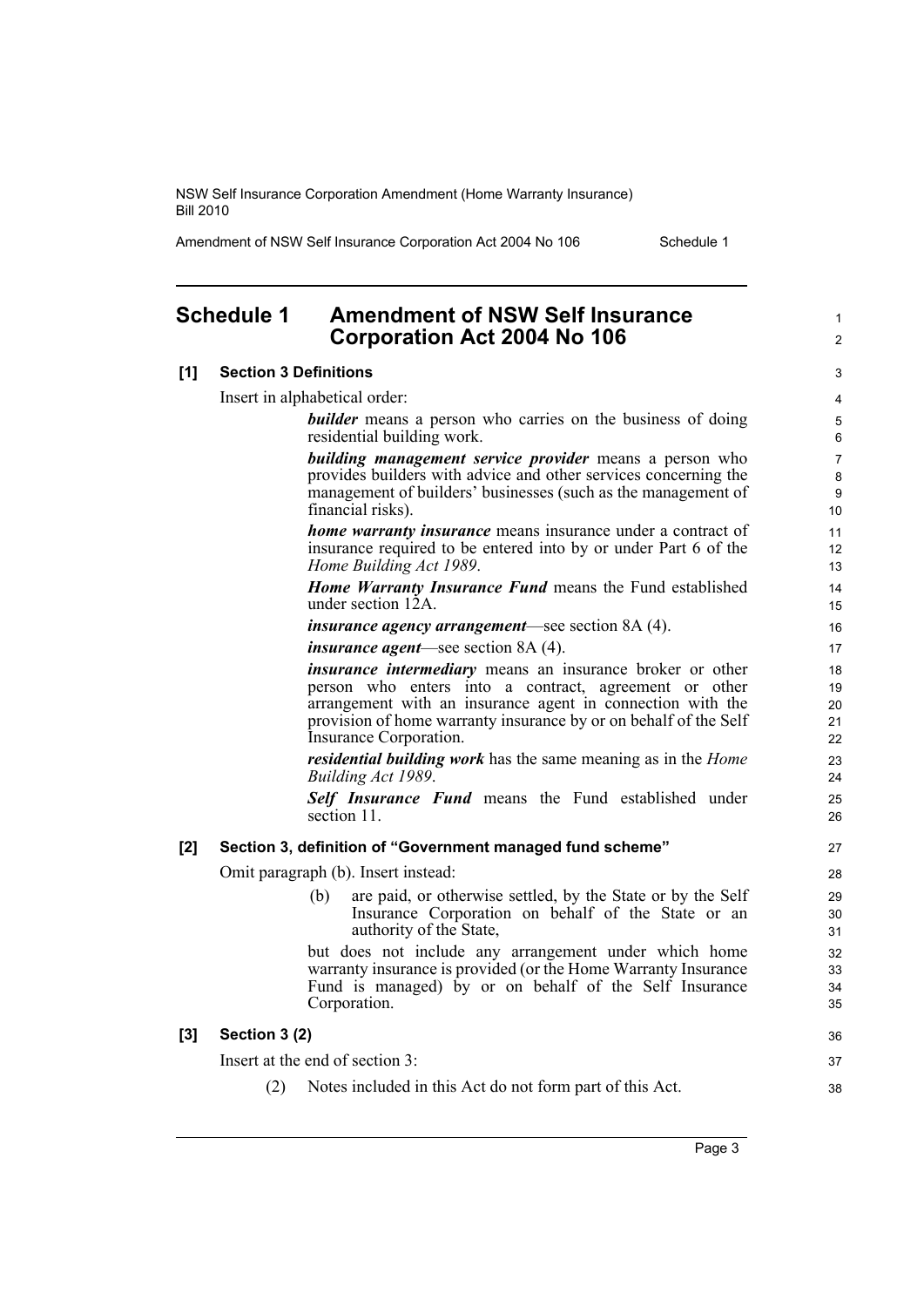Schedule 1 Amendment of NSW Self Insurance Corporation Act 2004 No 106

#### **[4] Sections 8A and 8B**

Insert after section 8:

#### **8A Specific functions in relation to home warranty insurance**

#### (1) **General functions**

The Self Insurance Corporation has the following functions with respect to home warranty insurance:

1  $\mathfrak{p}$ 

- (a) to carry on the business of providing home warranty insurance for building work done in New South Wales that requires such insurance under the *Home Building Act 1989*,
- (b) to manage the Home Warranty Insurance Fund,
- (c) to enter into contracts, agreements or other arrangements with building management service providers and other persons (including re-insurers) for services relating to the exercise of the Corporation's functions in connection with the provision of home warranty insurance and the management of the Home Warranty Insurance Fund.

**Note.** See section 50 of the *Interpretation Act 1987* concerning the powers of statutory corporations in exercise of their functions. These powers include the power to hold and otherwise deal with property.

#### (2) **Market practice and claims handling guidelines**

In exercising its functions with respect to home warranty insurance, the Self Insurance Corporation is to comply with any applicable guidelines issued under section 91A of the *Home Building Act 1989*.

**Note.** Section 91A of the *Home Building Act 1989* provides that the Minister administering that Act may issue guidelines with respect to appropriate market practices and claims handling procedures in connection with the provision of home warranty insurance by or on behalf of the Self Insurance Corporation.

(3) A failure to comply with any such guidelines does not affect the validity of any action taken (or omitted to be taken) by or on behalf of the Self Insurance Corporation in connection with the exercise of its functions with respect to home warranty insurance.

#### (4) **Insurance agents and intermediaries**

Without limiting subsection (1) (c), the Self Insurance Corporation may enter into contracts, agreements or other arrangements (*insurance agency arrangements*) for the appointment of persons to act as agents (*insurance agents*) for the Corporation concerning the exercise of any of the functions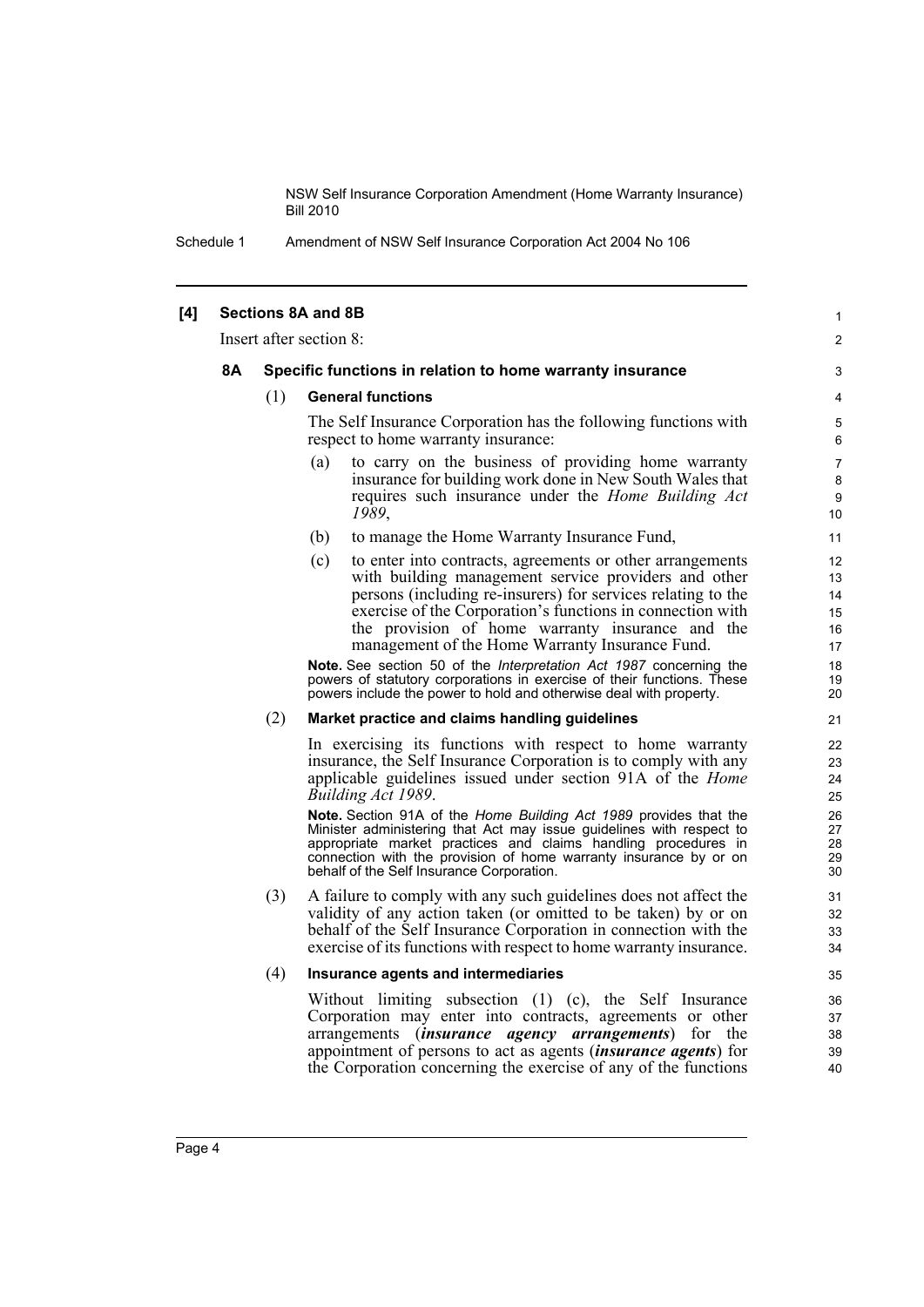Amendment of NSW Self Insurance Corporation Act 2004 No 106 Schedule 1

of the Corporation in connection with the provision of home warranty insurance.

- (5) An insurance agent is, in the exercise of functions under an insurance agency arrangement, subject to the direction and control of the Self Insurance Corporation as provided by the terms of the insurance agency arrangement.
- (6) A person incurs no personal liability for or in connection with a liability incurred by the person as an insurance agent for the Self Insurance Corporation in the exercise of functions in good faith with due care and skill and within the scope of the agent's actual authority to act.
- (7) Sections 12, 13 and 18 of the *Public Finance and Audit Act 1983* do not apply in relation to insurance agents or insurance intermediaries in relation to the carrying out of functions under insurance agency arrangements.

#### (8) **Requirements for providing home warranty insurance**

Without limiting subsection (1), the Self Insurance Corporation may require any of the following:

- (a) that a builder engage the services of a specified building management service provider (or a building management service provider belonging to a specified class of such providers) as a condition of home warranty insurance being provided in relation to residential building work done by the builder,
- (b) that a builder arrange for the provision of home warranty insurance only through a specified insurance agent or an insurance agent belonging to a specified class of insurance agents.

#### **8B Trade practices authorisations**

- (1) The following are specifically authorised by this Act for the purposes of the *Trade Practices Act 1974* of the Commonwealth and the *Competition Code of New South Wales*:
	- (a) any insurance agency arrangement,
	- (b) the conduct of the parties to an insurance agency arrangement:
		- (i) in negotiating or entering into the arrangement, or
		- (ii) in performing the terms of the arrangement (including any terms that are to be included, or that are taken to be included, in the arrangement under the regulations),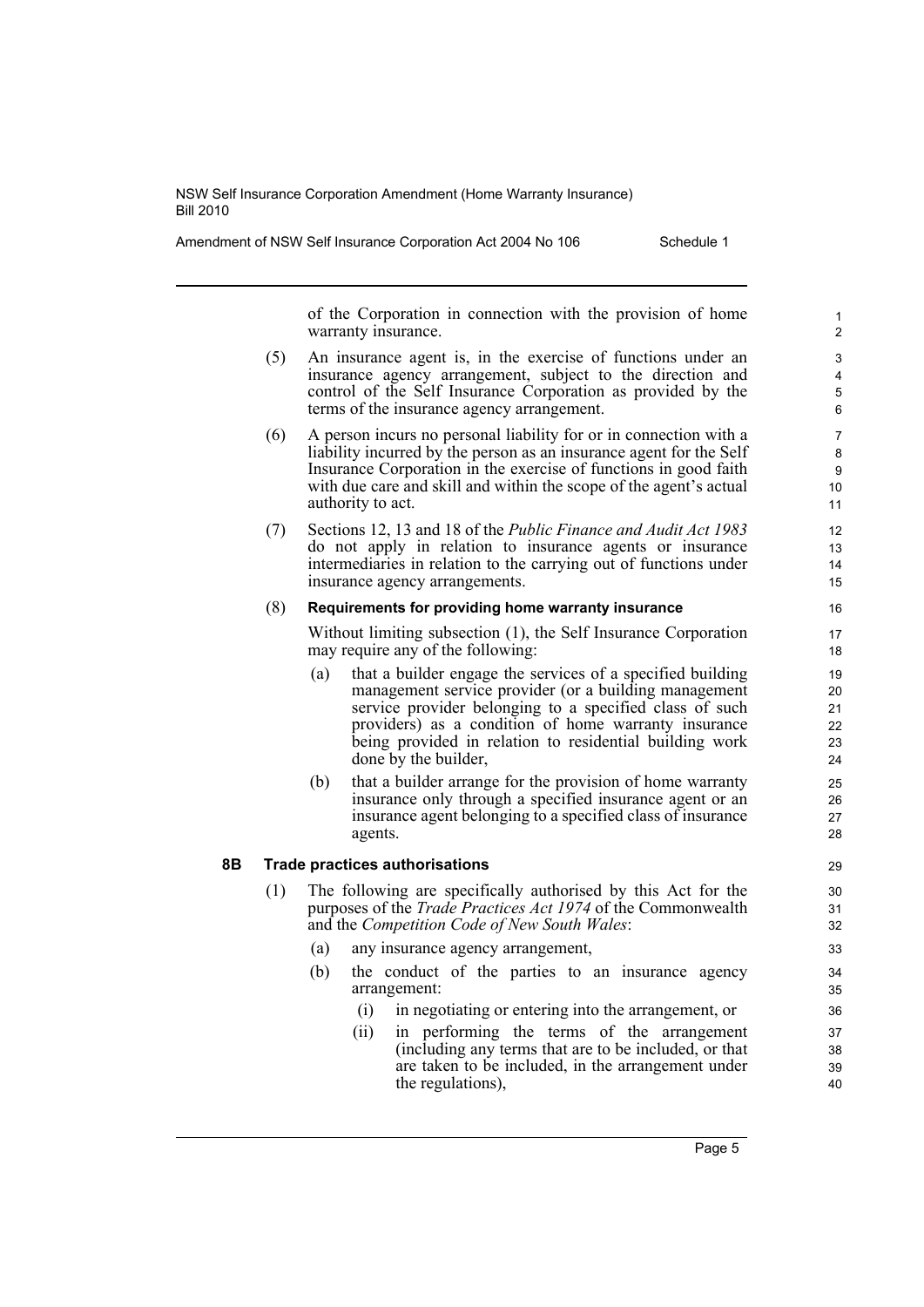Schedule 1 Amendment of NSW Self Insurance Corporation Act 2004 No 106

(c) any contract, agreement or other arrangement between a building management service provider and the Self Insurance Corporation concerning the provision of services to builders that do residential building work that is insured by the Corporation, (d) the conduct of the parties to a contract, agreement or other arrangement referred to in paragraph (c): (i) in negotiating or entering into the contract, agreement or other arrangement, or (ii) in performing the terms of the contract, agreement or other arrangement, (e) any requirement of the Self Insurance Corporation of a kind referred to in section 8A (8) and any conduct of a person in relation to whom the requirement is imposed in complying with the requirement. (2) Subsection (1) extends to any contract, agreement or other arrangement that, by operation of clause 4 of Schedule 1, becomes: (a) an insurance agency arrangement, or (b) a contract, agreement or other arrangement between a building management service provider and the Self Insurance Corporation concerning the provision of services to builders that do residential building work that is insured by the Corporation. **Note.** Clause 4 of Schedule 1 provides for certain contracts, agreements or other arrangements entered into by the Minister for or on behalf of the Crown before the commencement of section 8A to become contracts, agreements or other arrangements to which the Self Insurance Corporation is a party instead of the Crown. (3) Anything authorised to be done by this section is authorised only to the extent to which it would otherwise contravene Part IV of the *Trade Practices Act 1974* of the Commonwealth or the *Competition Code of New South Wales*. **[5] Part 4, Division 1, heading** Insert before section 11: **Division 1 Self Insurance Fund [6] Section 11 Self Insurance Fund** Omit "the Self Insurance Corporation" from section 11 (1) (c). Insert instead "the Fund". 1 2 3 4 5 6 7 8 **9** 10 11 12 13 14 15 16 17 18 19 20 21 22  $23$ 24 25 26 27 28 29 30 31 32 33  $34$ 35 36 37 38 39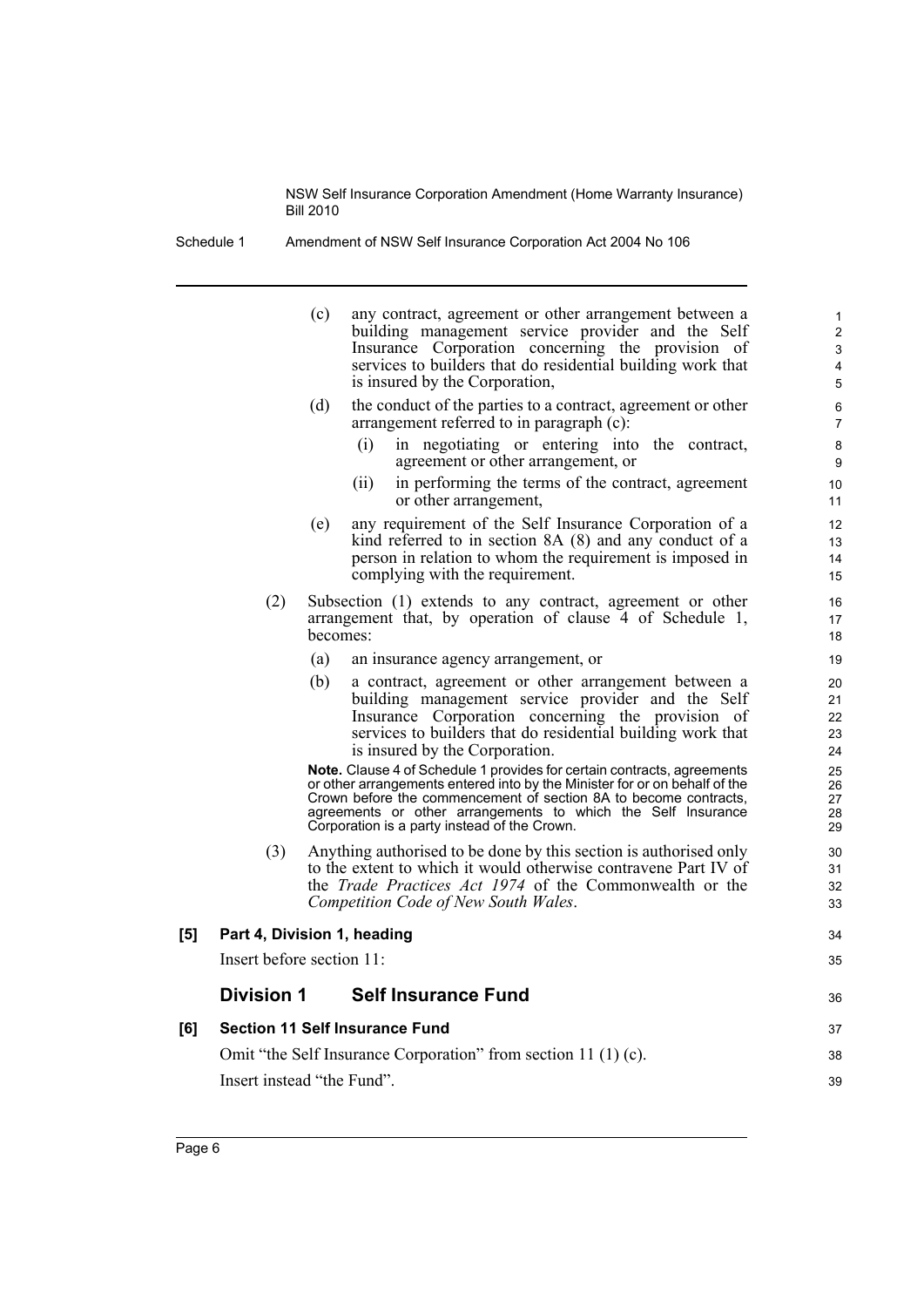| Amendment of NSW Self Insurance Corporation Act 2004 No 106 |  | Schedule 1 |
|-------------------------------------------------------------|--|------------|
|-------------------------------------------------------------|--|------------|

| $[7]$  |                                                                                                                                                                                                    | Section 11 (1) (f)    |     |                                                                                                                                                                                                    | 1                    |
|--------|----------------------------------------------------------------------------------------------------------------------------------------------------------------------------------------------------|-----------------------|-----|----------------------------------------------------------------------------------------------------------------------------------------------------------------------------------------------------|----------------------|
|        |                                                                                                                                                                                                    |                       |     | Insert "(except any money that is payable into the Home Warranty Insurance<br>Fund)" after "other source".                                                                                         | $\overline{c}$<br>3  |
| [8]    |                                                                                                                                                                                                    | <b>Section 11 (2)</b> |     |                                                                                                                                                                                                    | 4                    |
|        | Insert "(except its functions in relation to the provision of home warranty<br>insurance and the management of the Home Warranty Insurance Fund)" after<br>"its functions".                        |                       |     |                                                                                                                                                                                                    |                      |
| [9]    |                                                                                                                                                                                                    | <b>Section 11 (3)</b> |     |                                                                                                                                                                                                    | 8                    |
|        | Insert "(except expenditures incurred in connection with the provision of<br>home warranty insurance or the operation of the Home Warranty Insurance<br>Fund)" after "Self Insurance Corporation". |                       |     |                                                                                                                                                                                                    |                      |
| $[10]$ |                                                                                                                                                                                                    | Section 12, heading   |     |                                                                                                                                                                                                    | 12                   |
|        |                                                                                                                                                                                                    |                       |     | Omit "Fund". Insert instead "Self Insurance Fund".                                                                                                                                                 | 13                   |
| $[11]$ |                                                                                                                                                                                                    | Part 4, Division 2    |     |                                                                                                                                                                                                    | 14                   |
|        | Insert after section 12:                                                                                                                                                                           |                       |     |                                                                                                                                                                                                    |                      |
|        | <b>Division 2</b>                                                                                                                                                                                  |                       |     | <b>Home Warranty Insurance Fund</b>                                                                                                                                                                | 16                   |
|        | 12A                                                                                                                                                                                                |                       |     | <b>Home Warranty Insurance Fund</b>                                                                                                                                                                | 17                   |
|        |                                                                                                                                                                                                    | (1)                   |     | There is to be established in the Special Deposits Account a<br>Home Warranty Insurance Fund (the Fund).                                                                                           | 18<br>19             |
|        |                                                                                                                                                                                                    | (2)                   |     | The following are to be paid into the Fund:                                                                                                                                                        | 20                   |
|        |                                                                                                                                                                                                    |                       | (a) | all money received by the Self Insurance Corporation as<br>insurance premiums for home warranty insurance that it<br>provides,                                                                     | 21<br>22<br>23       |
|        |                                                                                                                                                                                                    |                       | (b) | all money received by the Self Insurance Corporation from<br>re-insurers in connection with home warranty insurance<br>that it provides,                                                           | 24<br>25<br>26       |
|        |                                                                                                                                                                                                    |                       | (c) | all money recovered by the Self Insurance Corporation by<br>the exercise of any right of subrogation or other right of<br>recovery in connection with home warranty insurance that<br>it provides, | 27<br>28<br>29<br>30 |
|        |                                                                                                                                                                                                    |                       | (d) | all money received under any security, guarantee or<br>recourse held by the Self Insurance Corporation in respect<br>of any policies for home warranty insurance that it has<br>issued,            | 31<br>32<br>33<br>34 |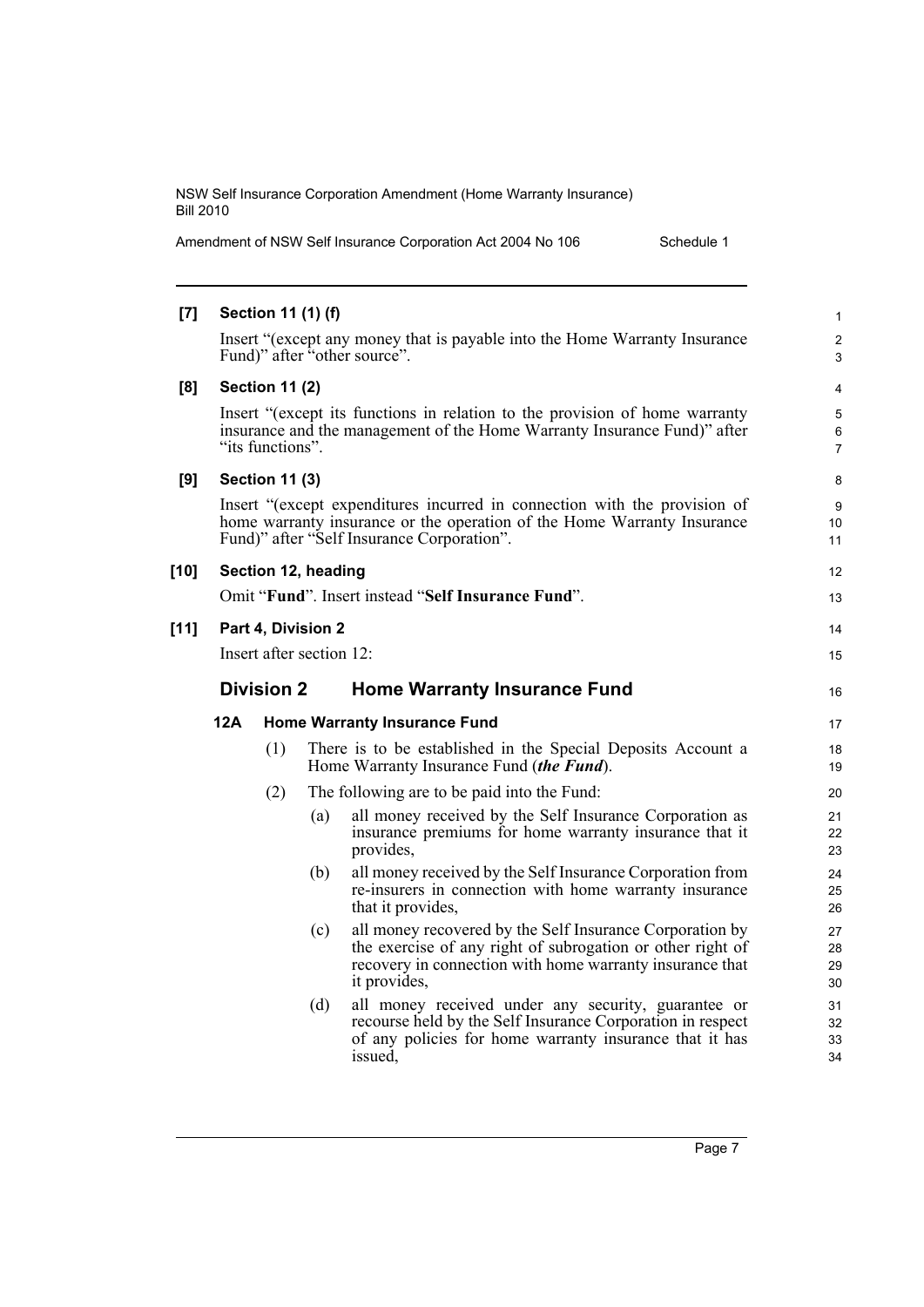Schedule 1 Amendment of NSW Self Insurance Corporation Act 2004 No 106

| (e)                                                                   | all money advanced to the Fund by the Minister or<br>appropriated by Parliament for the purposes of the Fund,                                                                                                                                                                                                                                                                                       | $\mathbf{1}$<br>$\overline{2}$         |  |  |
|-----------------------------------------------------------------------|-----------------------------------------------------------------------------------------------------------------------------------------------------------------------------------------------------------------------------------------------------------------------------------------------------------------------------------------------------------------------------------------------------|----------------------------------------|--|--|
| (f)                                                                   | the proceeds of the investment of money in the Fund,                                                                                                                                                                                                                                                                                                                                                | 3                                      |  |  |
| (g)                                                                   | all money directed or authorised to be paid into the Fund<br>by or under this or any other Act.                                                                                                                                                                                                                                                                                                     | 4<br>5                                 |  |  |
| Money may be paid from the Fund for any of the following<br>purposes: |                                                                                                                                                                                                                                                                                                                                                                                                     |                                        |  |  |
| (a)                                                                   | the payment of claims made under any home warranty<br>insurance provided by the Self Insurance Corporation,                                                                                                                                                                                                                                                                                         | 8<br>9                                 |  |  |
| (b)                                                                   | the payment of the costs (including disbursements and<br>commissions) of risk management, actuarial, agency,<br>brokerage, legal and other services provided in connection<br>with the administration of the home warranty insurance<br>business of the Self Insurance Corporation,                                                                                                                 | 10<br>11<br>12<br>13<br>14             |  |  |
| (c)                                                                   | the payment of amounts required to meet administrative<br>expenses in relation to the Fund,                                                                                                                                                                                                                                                                                                         | 15<br>16                               |  |  |
| (d)                                                                   | the payment into the Consolidated Fund of any amount<br>that the Self Insurance Corporation considers (after<br>applying an appropriate prudential margin) to be surplus to<br>the requirements of the Fund from time to time to repay<br>(whether in whole or in part) any money previously<br>advanced to the Fund by the Minister or appropriated by<br>Parliament for the purposes of the Fund, | 17<br>18<br>19<br>20<br>21<br>22<br>23 |  |  |
|                                                                       |                                                                                                                                                                                                                                                                                                                                                                                                     |                                        |  |  |

(e) the payment of any other amounts directed or authorised to be paid from the Fund by or under this or any other Act.

 $24$ 25

#### **12B Investment of money in Home Warranty Insurance Fund**

The Self Insurance Corporation may invest money in the Home Warranty Insurance Fund:

- (a) in the manner authorised by or under the *Public Authorities (Financial Arrangements) Act 1987*, or
- (b) if that Act does not confer power on the Self Insurance Corporation to invest the money, in any other manner approved by the Minister.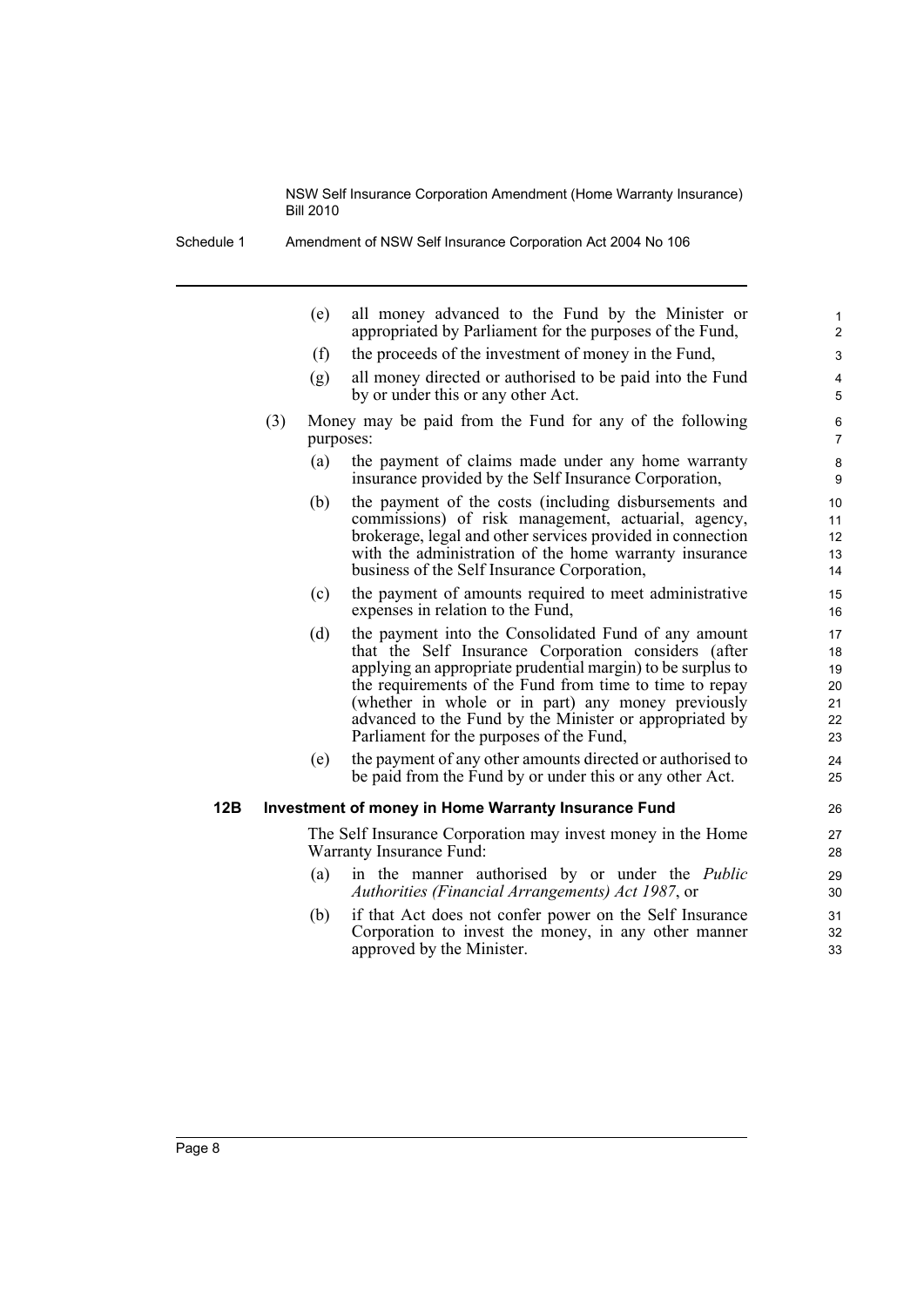Amendment of NSW Self Insurance Corporation Act 2004 No 106 Schedule 1

#### **[12] Section 13 Regulations** Insert after section 13 (1): (1A) Without limiting subsection (1), the regulations may make provision for or with respect to the following: (a) the making and keeping of records by insurance agents and insurance intermediaries (or former insurance agents and former insurance intermediaries) and the giving of access to those records by such agents or intermediaries (or former agents or former intermediaries), (b) the obligations of insurance agents and insurance intermediaries (or former insurance agents and former insurance intermediaries) with respect to confidentiality and disclosure of information (including personal information), (c) the ownership, custody and control of records and other documents made and kept, or received and kept, by insurance agents and insurance intermediaries (or former insurance agents and former insurance intermediaries), (d) any other conduct of insurance agents and insurance intermediaries (including the monitoring of their conduct) in their capacities as agents and intermediaries, (e) the conduct of building management service providers (including the monitoring of their conduct) in relation to builders who do residential building work that is insured by the Self Insurance Corporation, (f) without limiting paragraphs (a)–(e)—standard terms concerning the provision of home warranty insurance by or on behalf of the Self Insurance Corporation that are to be included, or that are taken to be included, in insurance agency arrangements or in contracts, agreements or other arrangements between insurance agents and insurance intermediaries. (1B) Regulations made for the purposes of subsection (1A) (f) may extend to contracts, agreements or other arrangements entered into before the regulations commence. **[13] Schedule 1 Savings, transitional and other provisions** Insert at the end of clause 1 (1): *NSW Self Insurance Corporation Amendment (Home Warranty Insurance) Act 2010*, to the extent that it amends this Act 1  $\mathfrak{p}$ 3 4 5 6 7 8 9 10 11 12 13 14 15 16 17 18 19 20 21 22 23  $24$ 25  $26$ 27  $28$ 29  $30$ 31 32 33 34 35 36 37 38 39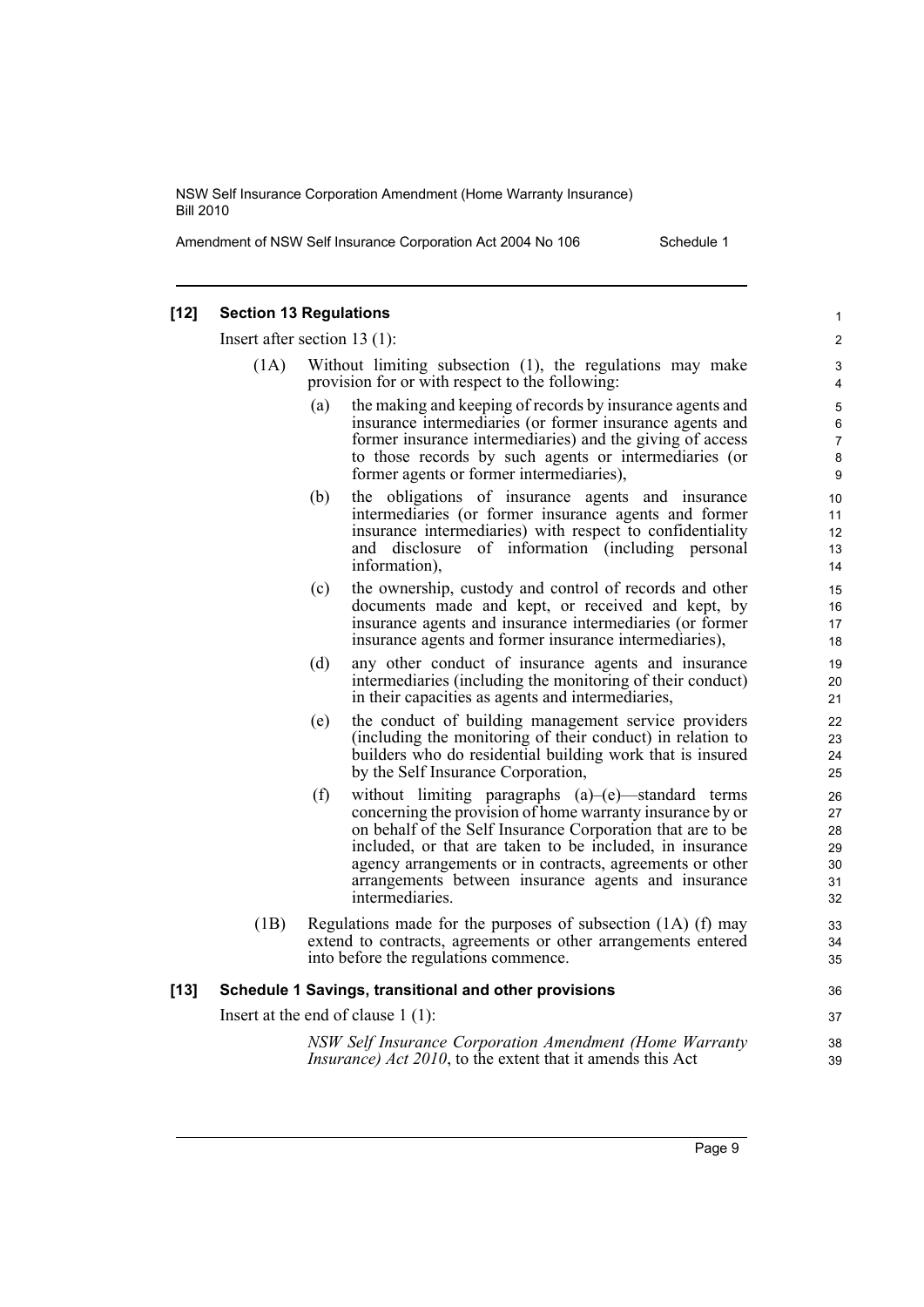> 1  $\mathfrak{p}$

Schedule 1 Amendment of NSW Self Insurance Corporation Act 2004 No 106

#### **[14] Schedule 1, Part 3**

Insert after Part 2:

## **Part 3 Provisions consequent on enactment of NSW Self Insurance Corporation Amendment (Home Warranty Insurance) Act 2010**

#### **4 Certain pre-commencement arrangements to become arrangements of Self Insurance Corporation**

- (1) This clause applies to any contract, agreement or other arrangement (a *pre-commencement arrangement*) entered into by the Minister, for or on behalf of the Crown, that:
	- (a) is entered into before the day on which section 8A of this Act (as inserted by the *NSW Self Insurance Corporation Amendment (Home Warranty Insurance) Act 2010*) commences, and
	- (b) is in force immediately before the commencement of section 8A of this Act, and
	- (c) is entered into for the purpose of enabling the Self Insurance Corporation to exercise its functions in relation to the provision of home warranty insurance when those functions are conferred on it by amendment to this Act.
- (2) A contract, agreement or other arrangement is entered into for the purpose referred to in subclause (1) (c) if:
	- (a) it is expressed to have been entered into for that purpose, or
	- (b) the Minister, by order published in the Gazette, declares it to have been entered into for that purpose.
- (3) On and from the transfer day:
	- (a) the Self Insurance Corporation becomes, by virtue of this clause and without the need for any novation, a party to each pre-commencement arrangement instead of the Crown, and
	- (b) any rights and liabilities of the Crown (*relevant rights and liabilities*) arising under, or in relation to, a pre-commencement arrangement become, by virtue of this clause, the rights and liabilities of the Self Insurance Corporation, and
	- (c) if a pre-commencement arrangement makes provision for the appointment of a person as an agent of the Self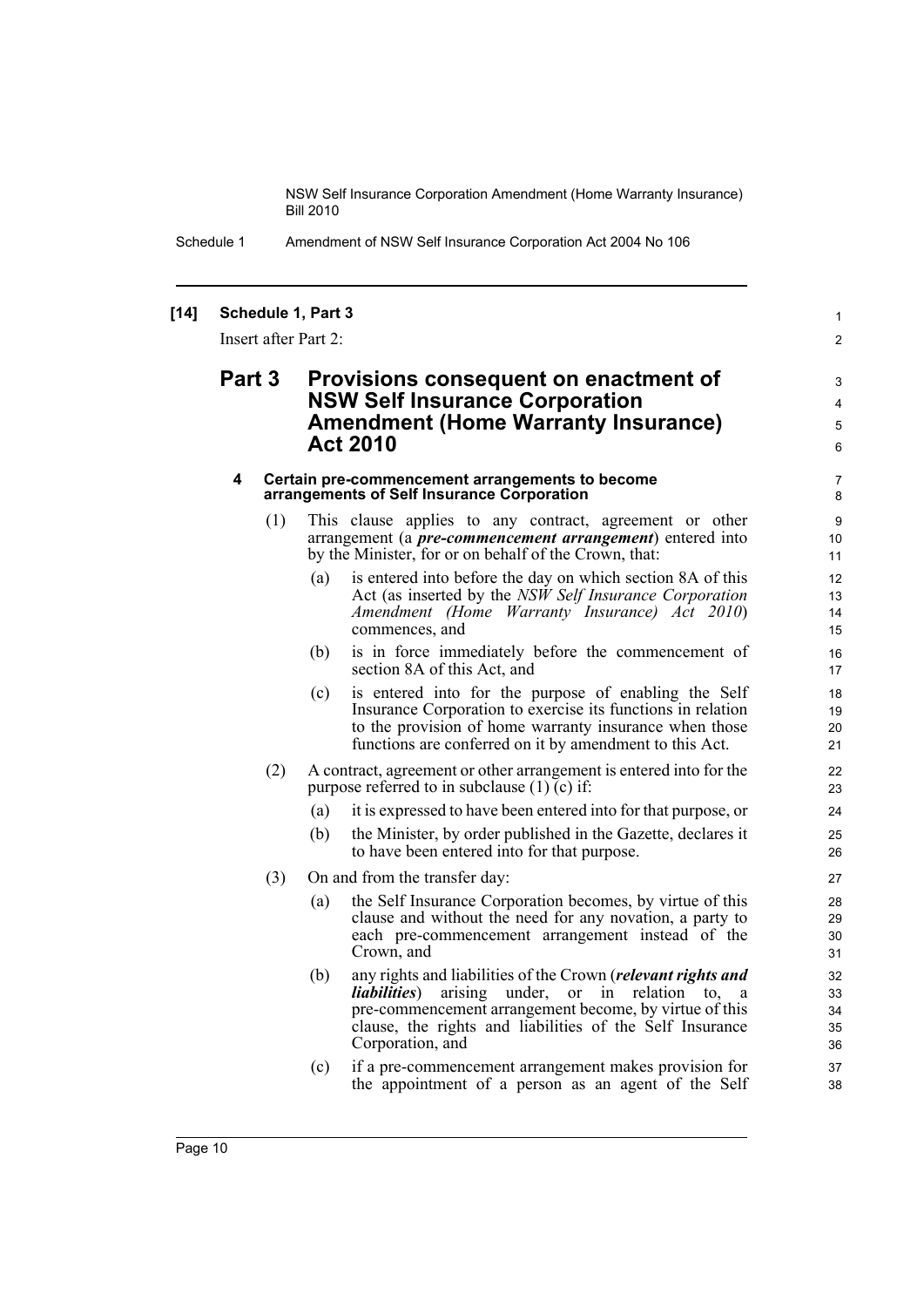Amendment of NSW Self Insurance Corporation Act 2004 No 106 Schedule 1

Insurance Corporation in relation to the provision of home warranty insurance—the person becomes an insurance agent of the Self Insurance Corporation, and the arrangement becomes an insurance agency arrangement, for the purposes of this Act, and

- (d) all proceedings relating to a pre-commencement arrangement or any relevant rights and liabilities that are pending by or against the Minister or the Crown are taken to be proceedings pending by or against the Self Insurance Corporation, and
- (e) any act, matter or thing done or omitted to be done in relation to a pre-commencement arrangement or any relevant rights and liabilities by, to or in respect of the Minister or the Crown is (to the extent that the act, matter or thing has any force or effect) taken to have been done or omitted by, to or in respect of the Self Insurance Corporation, and
- (f) any reference in a pre-commencement arrangement to the Minister or the Crown is, subject to the regulations, to be read as a reference to the Self Insurance Corporation.
- (4) The operation of this clause is not to be regarded:
	- (a) as a breach of contract or confidence or otherwise as a civil wrong, or
	- (b) as a breach of any contractual provision prohibiting, restricting or regulating the assignment or transfer of assets, rights or liabilities, or
	- (c) as giving rise to any remedy by a party to an instrument, or as causing or permitting the termination of any instrument, because of a change in the beneficial or legal ownership of any asset, right or liability, or
	- (d) as an event of default under any contract or other instrument.
- (5) In this clause:

*assets* means any legal or equitable estate or interest (whether present or future, whether vested or contingent and whether personal or assignable) in real or personal property of any description (including money), and includes securities, choses in action and documents.

*instrument* means an instrument (other than this Act) that creates, modifies or extinguishes rights or liabilities (or would do so if lodged, filed or registered in accordance with any law), and includes any judgment, order or process of a court.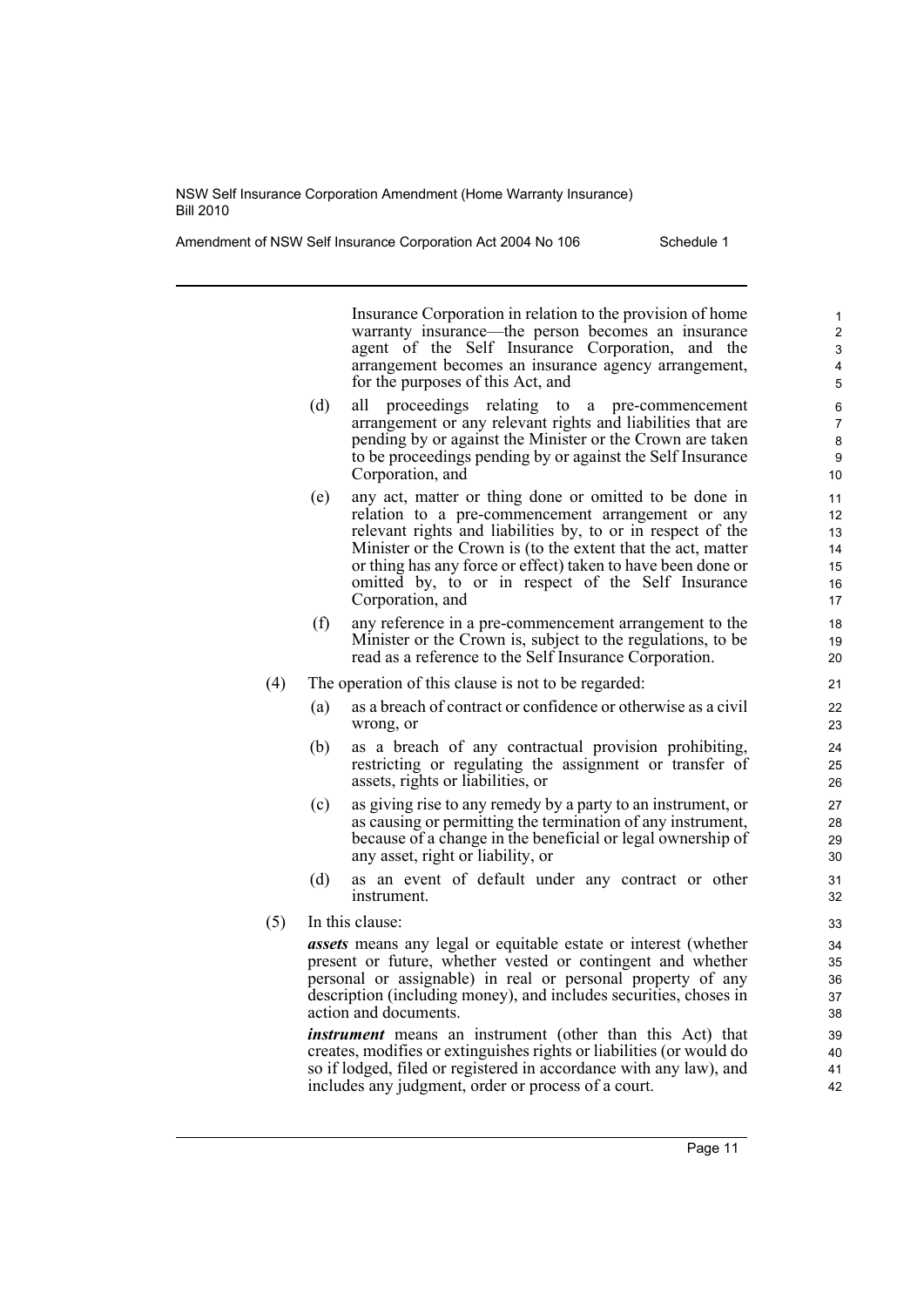Schedule 1 Amendment of NSW Self Insurance Corporation Act 2004 No 106

*liabilities* means any liabilities, debts or obligations (whether present or future, whether vested or contingent and whether personal or assignable).

*rights* means any rights, powers, privileges or immunities (whether present or future, whether vested or contingent and whether personal or assignable).

*transfer day*, in relation to a pre-commencement arrangement, means:

- (a) if the arrangement is expressed to have been entered into for the purpose referred to in subclause  $(1)$  (c)—the day on which section 8A of this Act commences, or
- (b) if the arrangement becomes a pre-commencement arrangement by virtue of a declaration made by the Minister in an order published under subclause (2) (b)—on the day on which the order is published in the Gazette or such later day as may be specified in the order (being a day that is no earlier than the day on which section 8A of this Act commences).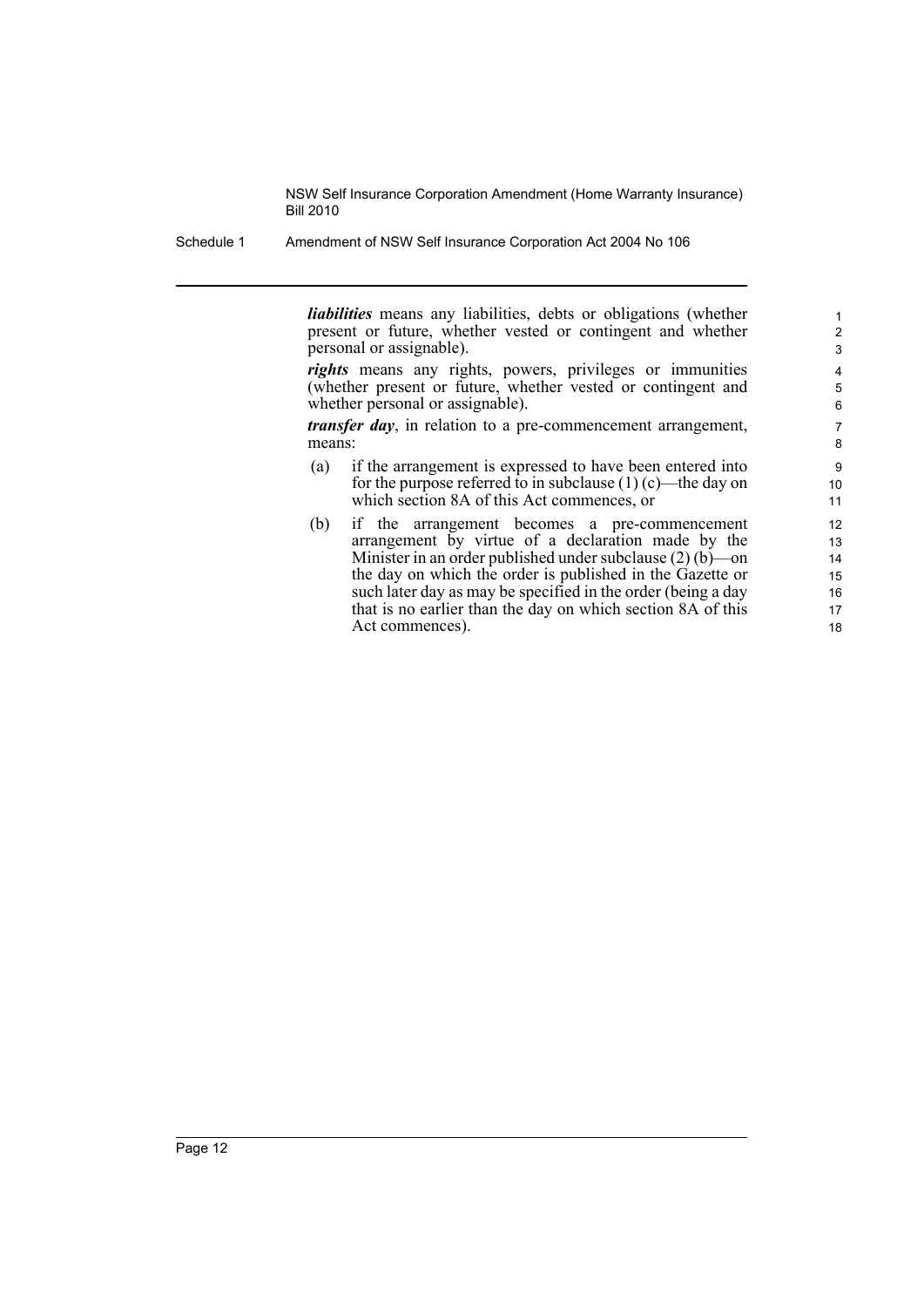Amendment of Home Building Act 1989 No 147 Schedule 2

<span id="page-18-0"></span>

|       | <b>Schedule 2</b>                                                          |     | <b>Amendment of Home Building Act 1989</b><br><b>No 147</b>                                                                                                                                                                                                                                                                                                                                                | 1<br>$\overline{2}$              |  |
|-------|----------------------------------------------------------------------------|-----|------------------------------------------------------------------------------------------------------------------------------------------------------------------------------------------------------------------------------------------------------------------------------------------------------------------------------------------------------------------------------------------------------------|----------------------------------|--|
| [1]   | <b>Section 3 Definitions</b>                                               |     |                                                                                                                                                                                                                                                                                                                                                                                                            |                                  |  |
|       |                                                                            |     | Insert in alphabetical order in section $3(1)$ :<br>Self Insurance Corporation means the NSW Self Insurance<br>Corporation constituted by the NSW Self Insurance Corporation<br>Act 2004.                                                                                                                                                                                                                  | 4<br>5<br>6<br>7                 |  |
| [2]   |                                                                            |     | <b>Section 89G Functions</b>                                                                                                                                                                                                                                                                                                                                                                               | 8                                |  |
|       |                                                                            |     | Omit section 89G (a)–(c). Insert instead:                                                                                                                                                                                                                                                                                                                                                                  | 9                                |  |
|       |                                                                            |     | to advise the Minister on guidelines for issue under<br>(a)<br>section 91A,                                                                                                                                                                                                                                                                                                                                | 10<br>11                         |  |
| $[3]$ |                                                                            |     | <b>Section 90 Definitions</b>                                                                                                                                                                                                                                                                                                                                                                              | 12                               |  |
|       | Omit the definition of <i>insurance industry deed</i> from section 90 (1). |     |                                                                                                                                                                                                                                                                                                                                                                                                            |                                  |  |
| [4]   | <b>Section 91A</b>                                                         |     |                                                                                                                                                                                                                                                                                                                                                                                                            | 14                               |  |
|       | Insert after section 91:                                                   |     |                                                                                                                                                                                                                                                                                                                                                                                                            |                                  |  |
|       | 91A<br>Market practice and claims handling guidelines                      |     |                                                                                                                                                                                                                                                                                                                                                                                                            |                                  |  |
|       |                                                                            | (1) | The Minister may, after consultation with the Scheme Board and<br>with the concurrence of the Minister administering the NSW Self<br><i>Insurance Corporation Act 2004</i> , issue guidelines with respect to<br>appropriate market practices or claims handling procedures (or<br>both) in connection with the provision of home warranty<br>insurance by or on behalf of the Self Insurance Corporation. | 17<br>18<br>19<br>20<br>21<br>22 |  |
|       |                                                                            | (2) | The Minister may, from time to time, amend or revoke guidelines<br>issued under this section.                                                                                                                                                                                                                                                                                                              | 23<br>24                         |  |
|       |                                                                            | (3) | Guidelines issued under this section, or amendments to such<br>guidelines, are to be published in the Gazette and take effect from<br>the date of publication or such later date as may be specified in<br>the guidelines or amendments.                                                                                                                                                                   | 25<br>26<br>27<br>28             |  |
| [5]   | Section 102 General requirements for insurance                             |     |                                                                                                                                                                                                                                                                                                                                                                                                            | 29                               |  |
|       | Omit "an insurer approved by the Minister" from section 102 (2).           |     |                                                                                                                                                                                                                                                                                                                                                                                                            | 30                               |  |
|       | Insert instead "the Self Insurance Corporation".                           |     |                                                                                                                                                                                                                                                                                                                                                                                                            |                                  |  |
|       |                                                                            |     |                                                                                                                                                                                                                                                                                                                                                                                                            |                                  |  |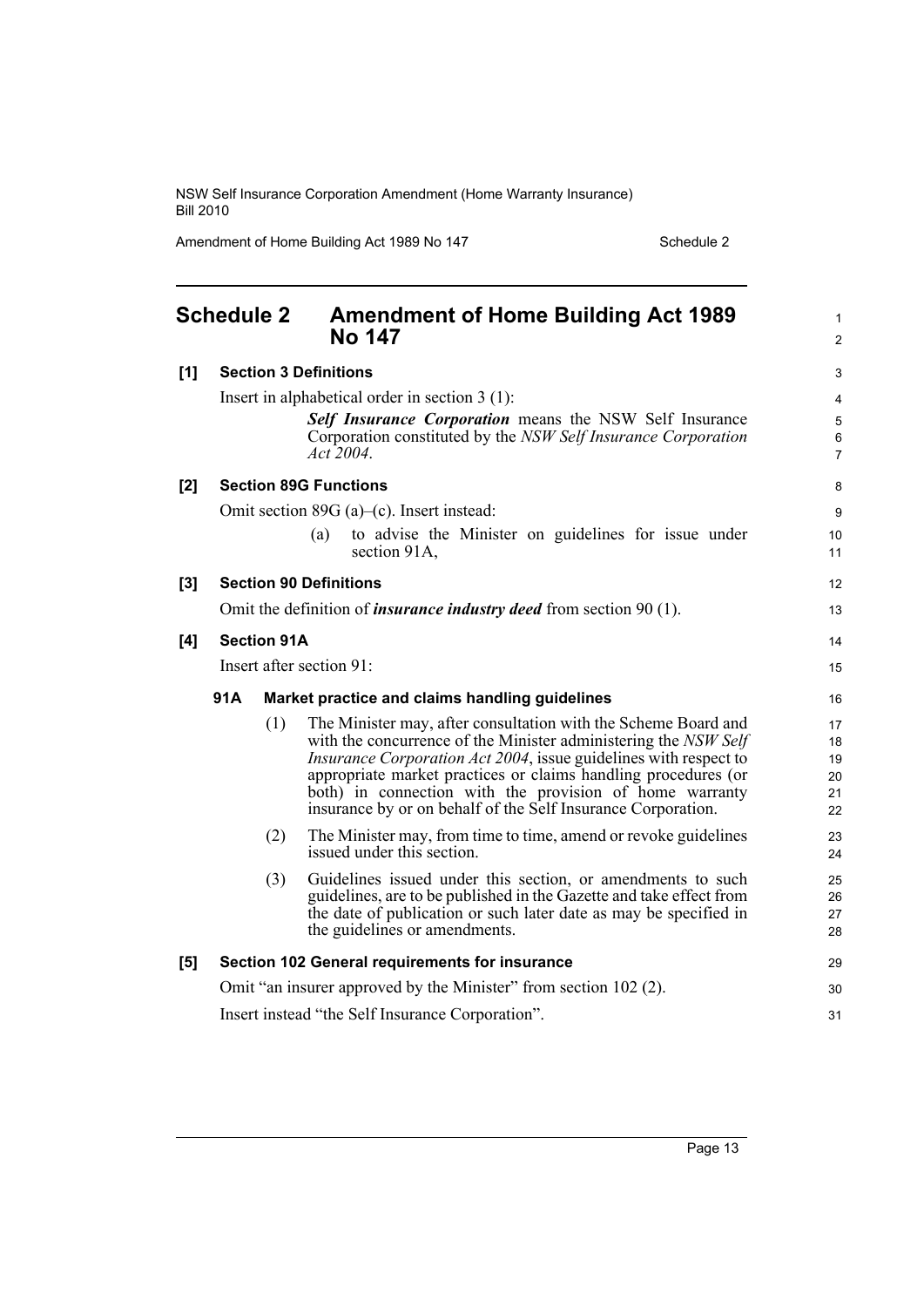Schedule 2 Amendment of Home Building Act 1989 No 147

#### **[6] Section 102 (2)** Insert at the end of the subsection: **Note.** The Self Insurance Corporation became the only insurer for the purposes of the scheme established by this Part on and from the day on which this subsection was amended by the *NSW Self Insurance Corporation Amendment (Home Warranty Insurance) Act 2010*. See Part 17 of Schedule 4 for savings and transitional provisions relating to the transition from the previous scheme involving home warranty insurance issued by approved insurers to the new scheme under which all insurance is to be issued by the Self Insurance Corporation. **[7] Sections 102A and 103A–103AD** Omit the sections. **[8] Section 103F Interpretation** Omit the definition of *insurer* from section 103F (1). Insert instead: *insurer* means an insurer that was formerly approved by the Minister under section 103A as in force at any time before its repeal by the *NSW Self Insurance Corporation Amendment (Home Warranty Insurance) Act 2010*, but does not include an insolvent insurer. **[9] Section 103P Building Insurers' Guarantee Fund** Omit section 103P (2) (e) and (3) (e). **[10] Section 103P (3) (b)** Omit "or in connection with any scheme or arrangement approved by the Minister under section 102A that is being administered by the Guarantee Corporation". **[11] Schedule 4 Savings and transitional provisions** Insert at the end of clause 2 (1): *NSW Self Insurance Corporation Amendment (Home Warranty Insurance*) *Act 2010*, to the extent that it amends this Act 1 2 3 4 5 6 7 8 9 10 11 12 13 14 15 16 17 18 19 20 21 22 23 24 25 26 27 28 29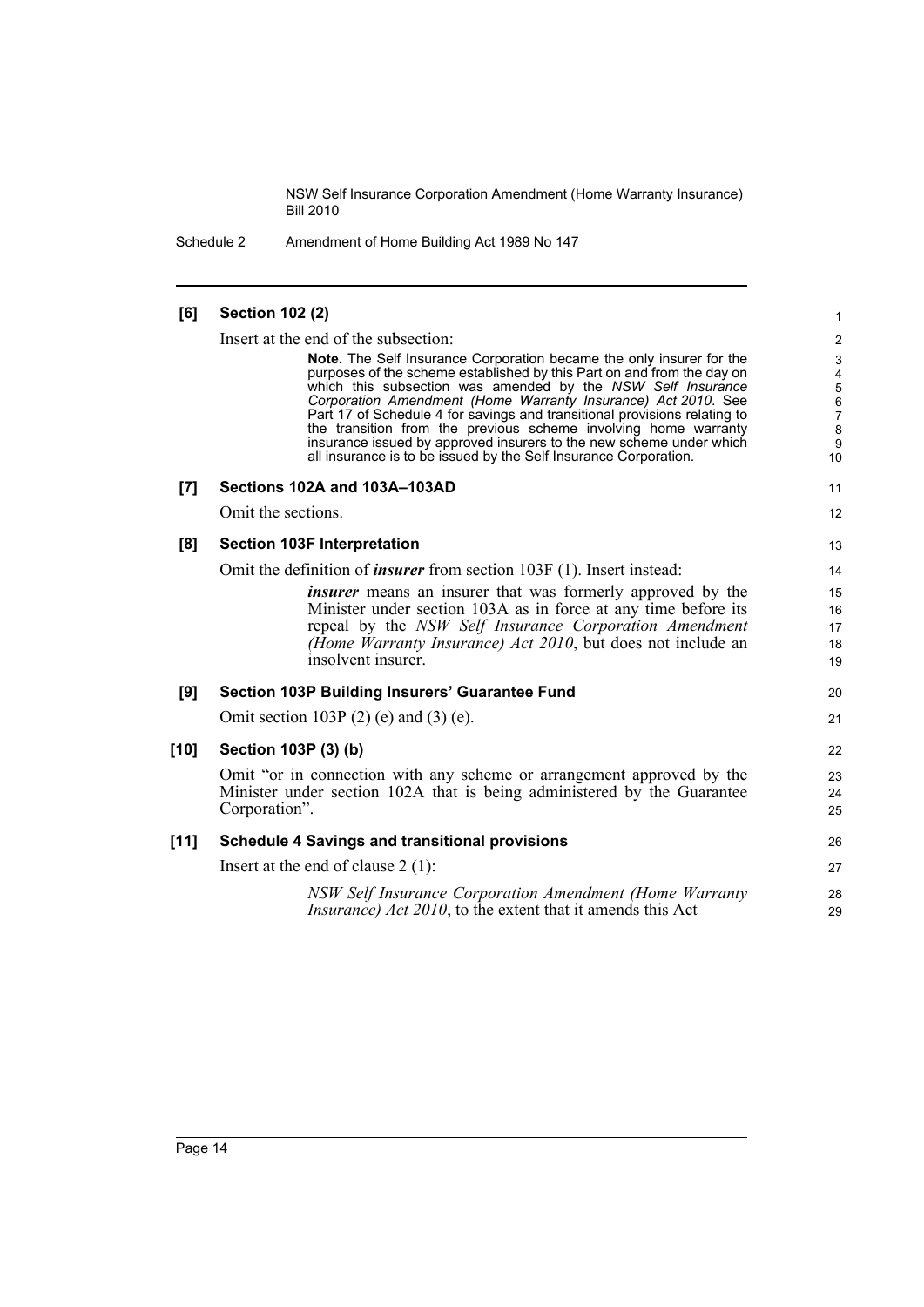Amendment of Home Building Act 1989 No 147 Schedule 2

1  $\mathfrak{p}$ 

7

#### **[12] Schedule 4, Part 17**

Insert after Part 16:

## **Part 17 Provisions consequent on enactment of NSW Self Insurance Corporation Amendment (Home Warranty Insurance) Act 2010**

#### **Division 1 Preliminary**

#### **88 Definitions**

In this Part:

*amending Act* means the *NSW Self Insurance Corporation Amendment (Home Warranty Insurance) Act 2010*.

*existing approved insurer* means an insurer approved by the Minister under section 103A (as in force before the new scheme day) for the purposes of Part 6 of this Act whose approval is in force immediately before the new scheme day, and includes an insurer whose approval has been suspended under section 103AA (as in force before the new scheme day).

*former approved insurer* means an insurer (other than an existing approved insurer) who was formerly an insurer approved by the Minister under section 103A (as in force before the new scheme day) for the purposes of Part 6 of this Act.

*home warranty insurance* has the same meaning as in Part 6 of this Act.

*insurance industry deed* means the agreement referred to in section 103A (5) before its repeal by the amending Act, as in force immediately before the new scheme day.

*new scheme day* means the day on which Schedule 2 [5] to the amending Act commences.

*owner-builder work* has the same meaning as in Part 6 of this Act.

*relevant approved insurer* means an existing approved insurer or former approved insurer.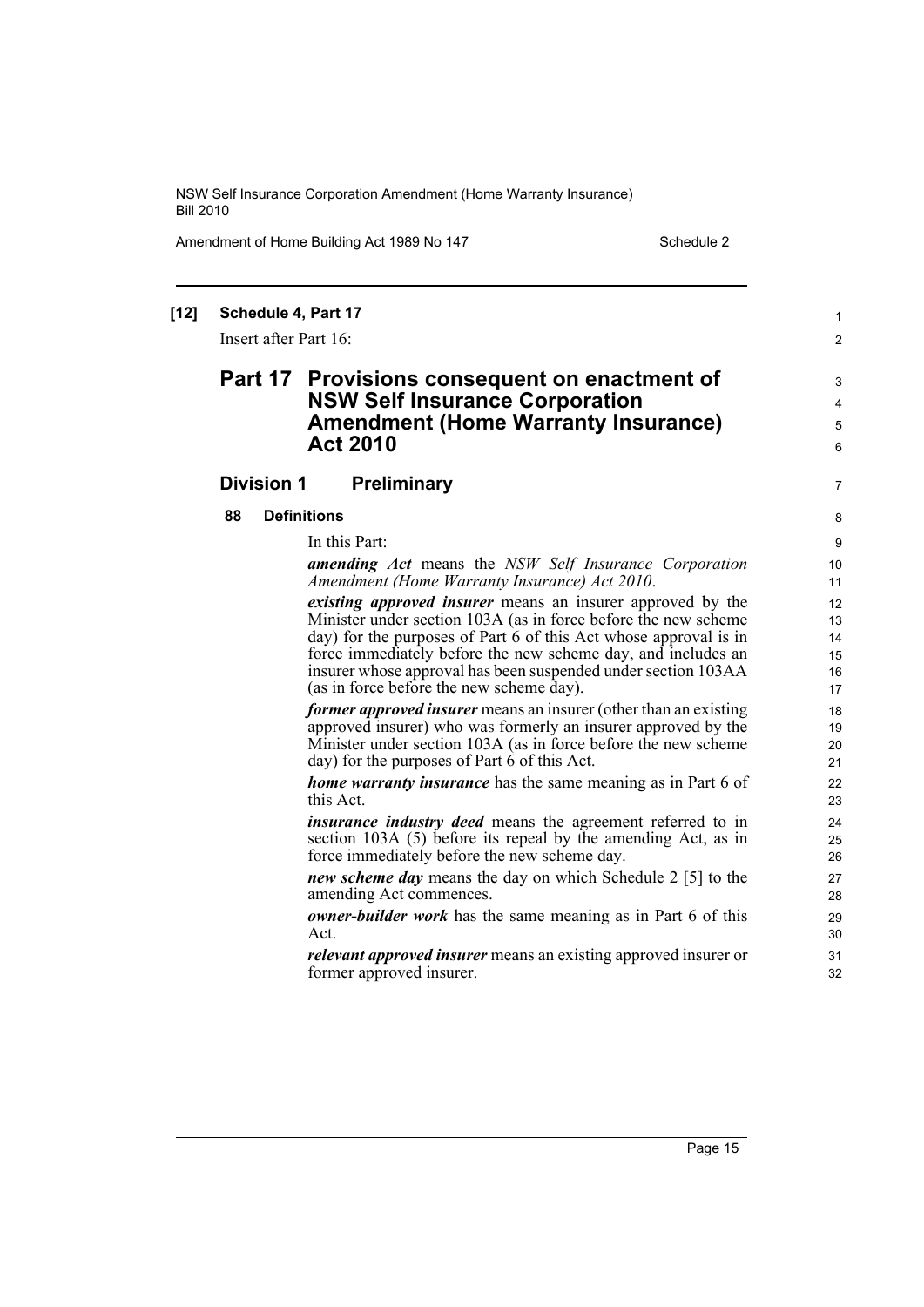Schedule 2 Amendment of Home Building Act 1989 No 147

#### **Division 2 Authority to provide home warranty insurance**

#### **89 Corporation to be only home warranty insurer on and from new scheme day**

On and from the new scheme day, the Self Insurance Corporation is the only insurer authorised to issue new home warranty insurance in respect of residential building work or owner-builder work done in New South Wales.

1  $\overline{2}$ 

#### **90 Existing approved insurers cease to be able to provide home warranty insurance on and from new scheme day**

- (1) On and from the new scheme day, any existing approved insurer ceases by force of this clause to be authorised to issue new home warranty insurance.
- (2) Subclause (1) extends to the issue of home warranty insurance in connection with any application for such insurance made (but for which a policy of insurance has not yet been issued) before the new scheme day.
- (3) No compensation is payable by or on behalf of the Crown to any existing approved insurer for any loss or damage arising directly or indirectly from the operation of this clause (or amendments made to this Act by the amending Act).
- (4) Accordingly, no proceedings for damages or other relief (whether grounded on the provisions of any contract or otherwise arising at law or in equity) for the purpose of obtaining compensation in respect of any such loss or damage may be instituted or maintained.

### (5) In this clause:

*compensation* includes damages or any other form of compensation (whether or not monetary).

*the Crown* means the Crown within the meaning of the *Crown Proceedings Act 1988* and includes:

- (a) the Director-General, and
- (b) any member of staff of a government Department.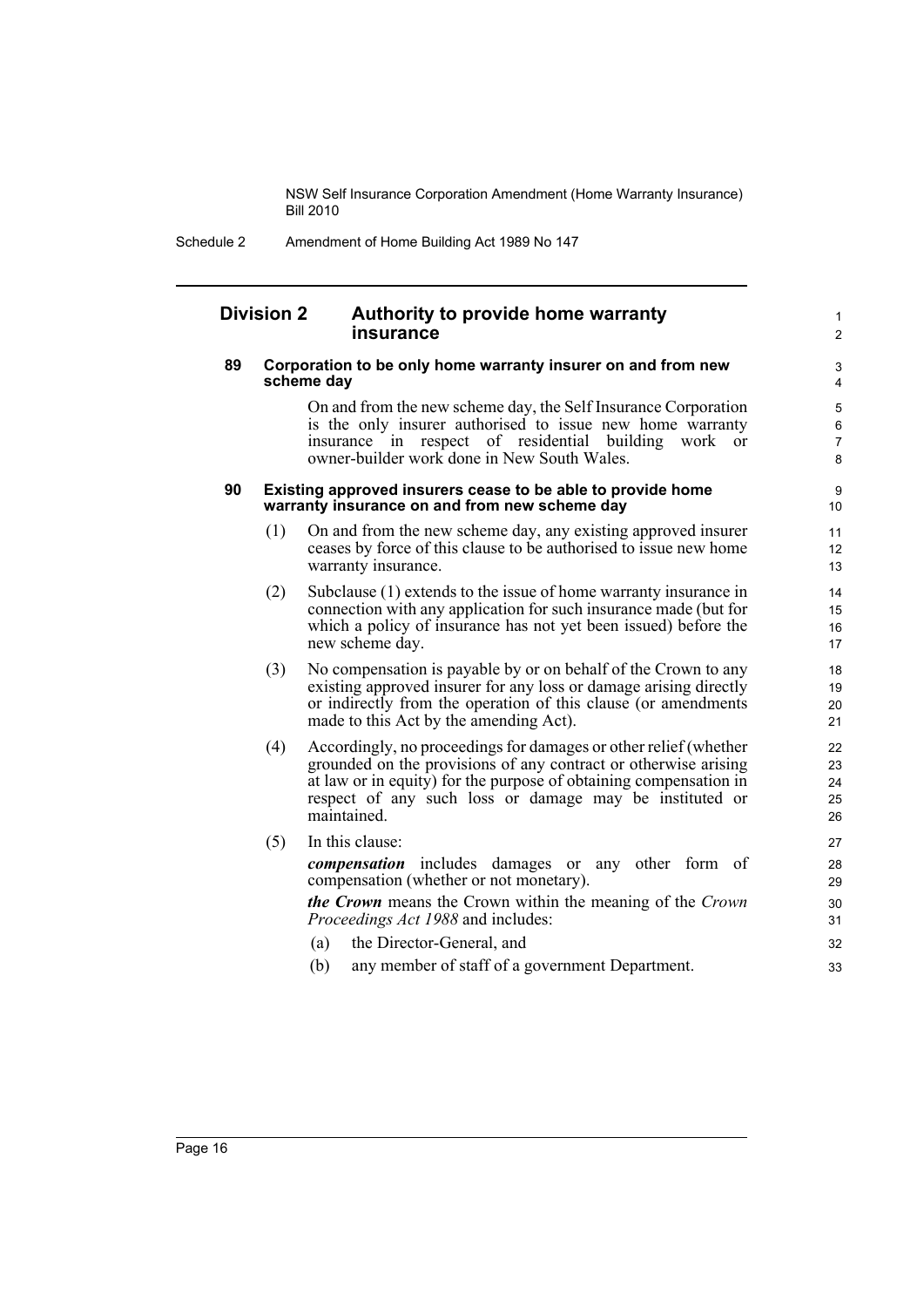Amendment of Home Building Act 1989 No 147 Schedule 2

### **Division 3 Provision of information and compliance with insurance industry deed**

**Note.** This Division re-enacts (with necessary modifications) provisions in Part 6 of this Act that were formerly applicable to relevant approved insurers under sections 103AB–103AD as conditions of their approval. Sections 103AB–103AD were repealed by the amending Act. See also clause 97 of this Schedule in relation to civil penalties for contraventions of approval conditions that occurred before the new scheme day.

#### **91 Request for information by Director-General**

- (1) A relevant approved insurer must provide to the Director-General any information about the insurance provided by the insurer under a contract of insurance entered into before the new scheme day to meet the requirements of Part 6 of this Act (as previously in force) that the Director-General requests in writing, within the time specified in the request.
- (2) Without limiting subclause (1), the information required may include information about:
	- (a) claims handling, or
	- (b) the settlement of claims, or
	- (c) particular claimants or insured persons, or
	- (d) persons licensed under this Act.
- (3) The Director-General may, with the consent of the relevant approved insurer who provided it, provide any information obtained under this clause to any other insurer (including the Self Insurance Corporation).
- (4) The annual report prepared for the Department of Services, Technology and Administration under the *Annual Reports (Departments) Act 1985*:
	- (a) must identify all occasions on which information is provided to insurers under this clause during the period to which the report relates, and
	- (b) must describe the nature of the information so provided (leaving out particulars that identify, or could lead to the identification of, any particular claimants or insured persons).

#### **92 Request for information by Self Insurance Corporation**

(1) If a person has applied for home warranty insurance or has been provided home warranty insurance by the Self Insurance Corporation, the Corporation may, by notice in writing, request any relevant approved insurer to disclose to the Corporation any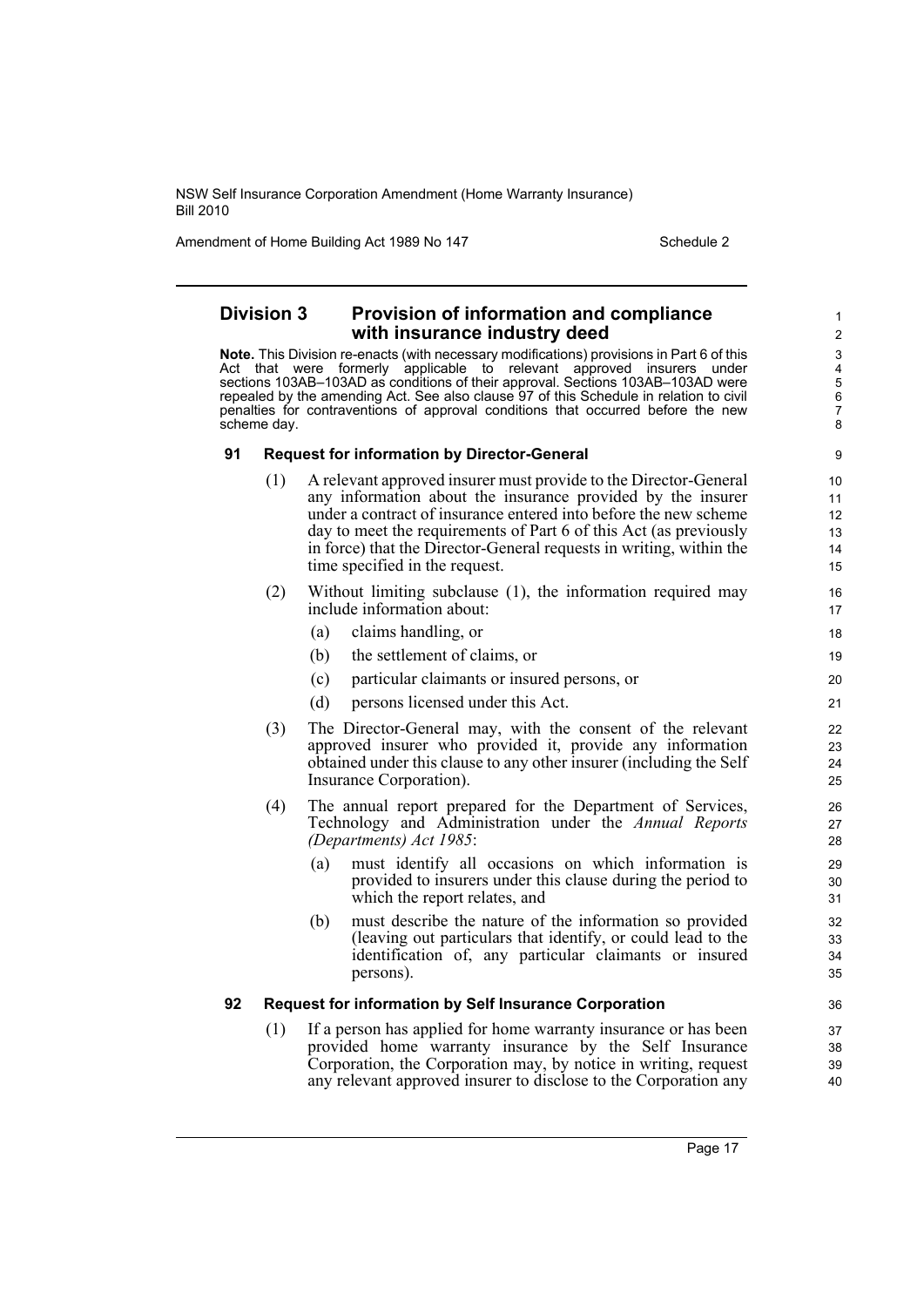Schedule 2 Amendment of Home Building Act 1989 No 147

relevant insurance information relating to the person if the Corporation has reasonable grounds to believe that:

(a) the person made an application to the insurer for home warranty insurance before the new scheme day, or

- (b) the person was provided with home warranty insurance by the insurer before the new scheme day.
- (2) A relevant approved insurer must provide the Self Insurance Corporation with the relevant insurance information requested under subclause (1) as soon as reasonably practicable after the request is made.
- (3) In this clause:

*relevant insurance information*, in relation to a person who applied to a relevant approved insurer for, or to whom a relevant approved insurer provided, home warranty insurance means:

- (a) information concerning the business, commercial, professional or financial affairs of the person that is relevant to the provision of home warranty insurance, or
- (b) information obtained in the course of an investigation of an application for such insurance, or
- (c) information concerning the home warranty insurance (if any) provided to the person.

#### **93 Continuing insurance industry deed obligations**

- (1) A relevant approved insurer must, subject to the regulations, continue to comply with the continuing insurance industry deed obligations of the insurer with respect to home warranty insurance offered or provided by the insurer before the new scheme day.
- (2) For the purposes of subclause (1), the *continuing insurance industry deed obligations* of a relevant approved insurer are:
	- (a) if the insurer is a former approved insurer—such obligations that, by virtue of clause 13.1 of the insurance industry deed, continued to be imposed on the insurer immediately before the new scheme day, or
	- (b) if the insurer is an existing approved insurer—such obligations that would, by virtue of clause 13.1 of the insurance industry deed, continued to have been imposed on the insurer had the insurer's approval been revoked by the Minister under section 103A immediately before the new scheme day.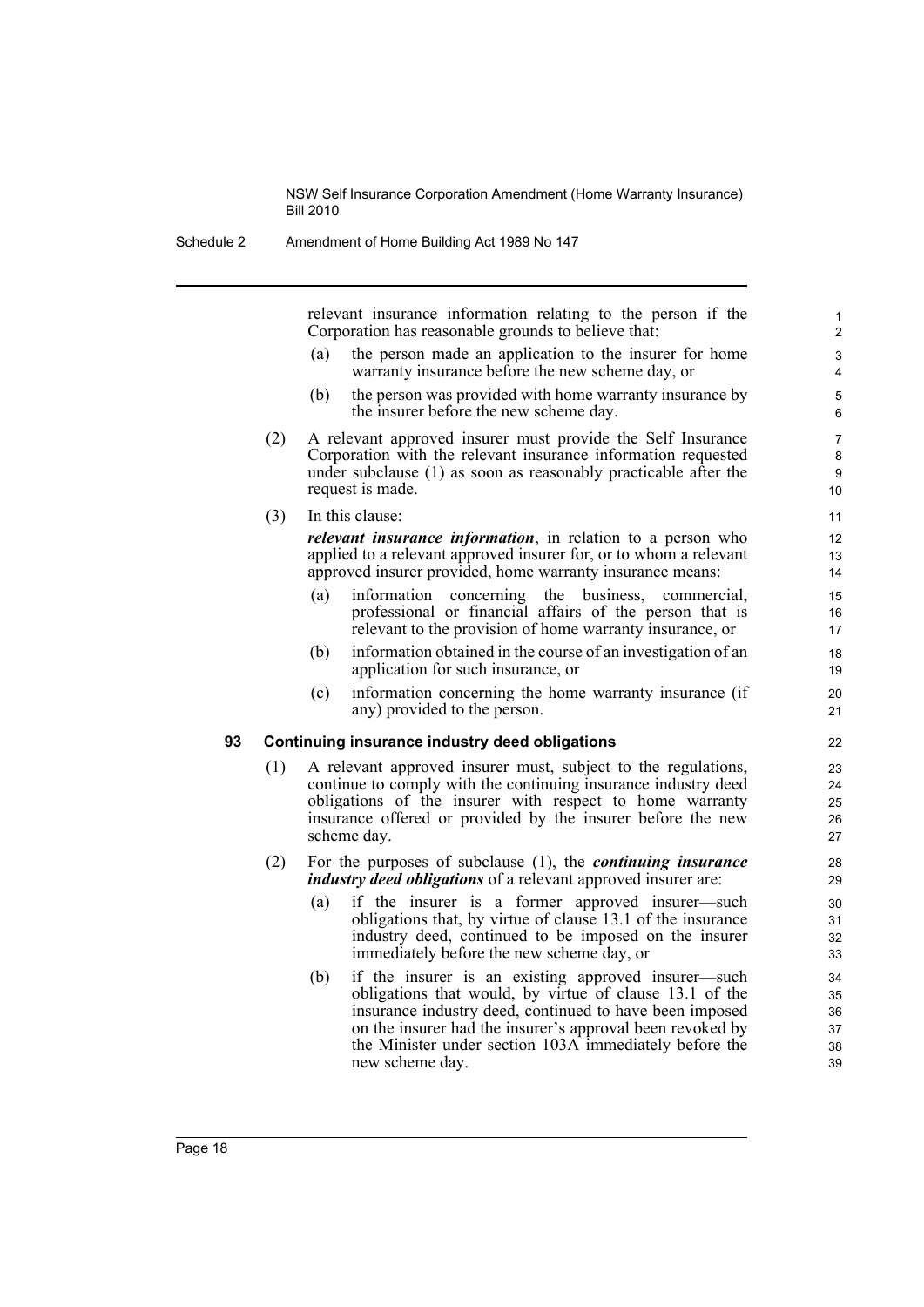Amendment of Home Building Act 1989 No 147 Schedule 2

|    | (3) | Without limiting subclause (2), the Minister may continue to<br>issue (or amend or revoke) Industry Guidelines in the manner<br>contemplated by the insurance industry deed.                                                                                                                                             | 1<br>$\overline{2}$<br>3      |  |  |  |  |
|----|-----|--------------------------------------------------------------------------------------------------------------------------------------------------------------------------------------------------------------------------------------------------------------------------------------------------------------------------|-------------------------------|--|--|--|--|
|    | (4) | Any Industry Guidelines issued or amended on or after the new<br>scheme day continue to have effect for the purposes of<br>determining the content of the continuing insurance industry<br>deed obligations of a relevant approved insurer.                                                                              | 4<br>5<br>6<br>$\overline{7}$ |  |  |  |  |
|    | (5) | The regulations may make provision for or with respect to the<br>continued application of any of the continuing insurance industry<br>deed obligations of relevant approved insurers<br>and the<br>modification of any such obligations.                                                                                 | 8<br>9<br>10<br>11            |  |  |  |  |
|    | (6) | In this clause:<br><b>Industry Guidelines</b> means the industry guidelines within the<br>meaning of the insurance industry deed.<br>includes<br>modification<br>addition, exception,<br>omission<br><sub>or</sub><br>substitution.                                                                                      | 12<br>13<br>14<br>15<br>16    |  |  |  |  |
| 94 |     | Request for information may extend to information obtained<br>before new scheme day                                                                                                                                                                                                                                      | 17<br>18                      |  |  |  |  |
|    |     | A request for information made under this Division may extend<br>to information that was obtained before the new scheme day as<br>well as to information obtained on or after that day.                                                                                                                                  | 19<br>20<br>21                |  |  |  |  |
| 95 |     | Civil penalty for contravention of requirement to provide<br>22<br>information<br>23                                                                                                                                                                                                                                     |                               |  |  |  |  |
|    | (1) | If a relevant approved insurer contravenes a requirement imposed<br>on the insurer by or under clause 91, 92 or 93, the Minister may<br>impose a civil penalty on the insurer concerned of an amount not<br>exceeding \$50,000.                                                                                          | 24<br>25<br>26<br>27          |  |  |  |  |
|    | (2) | A civil penalty that has been imposed under this clause may be<br>recovered by the Minister in a court of competent jurisdiction as<br>a debt due to the Director-General.                                                                                                                                               | 28<br>29<br>30                |  |  |  |  |
|    | (3) | A civil penalty that is paid or recovered is payable into the<br>Consolidated Fund.                                                                                                                                                                                                                                      | 31<br>32                      |  |  |  |  |
| 96 |     | <b>Protection from liability</b>                                                                                                                                                                                                                                                                                         | 33                            |  |  |  |  |
|    | (1) | A relevant approved insurer requested to provide information<br>under this Division is required or authorised to disclose the<br>information despite section 121 or any other law of this or any<br>other jurisdiction with respect to the privacy of such information<br>that would otherwise prohibit that disclosure. | 34<br>35<br>36<br>37<br>38    |  |  |  |  |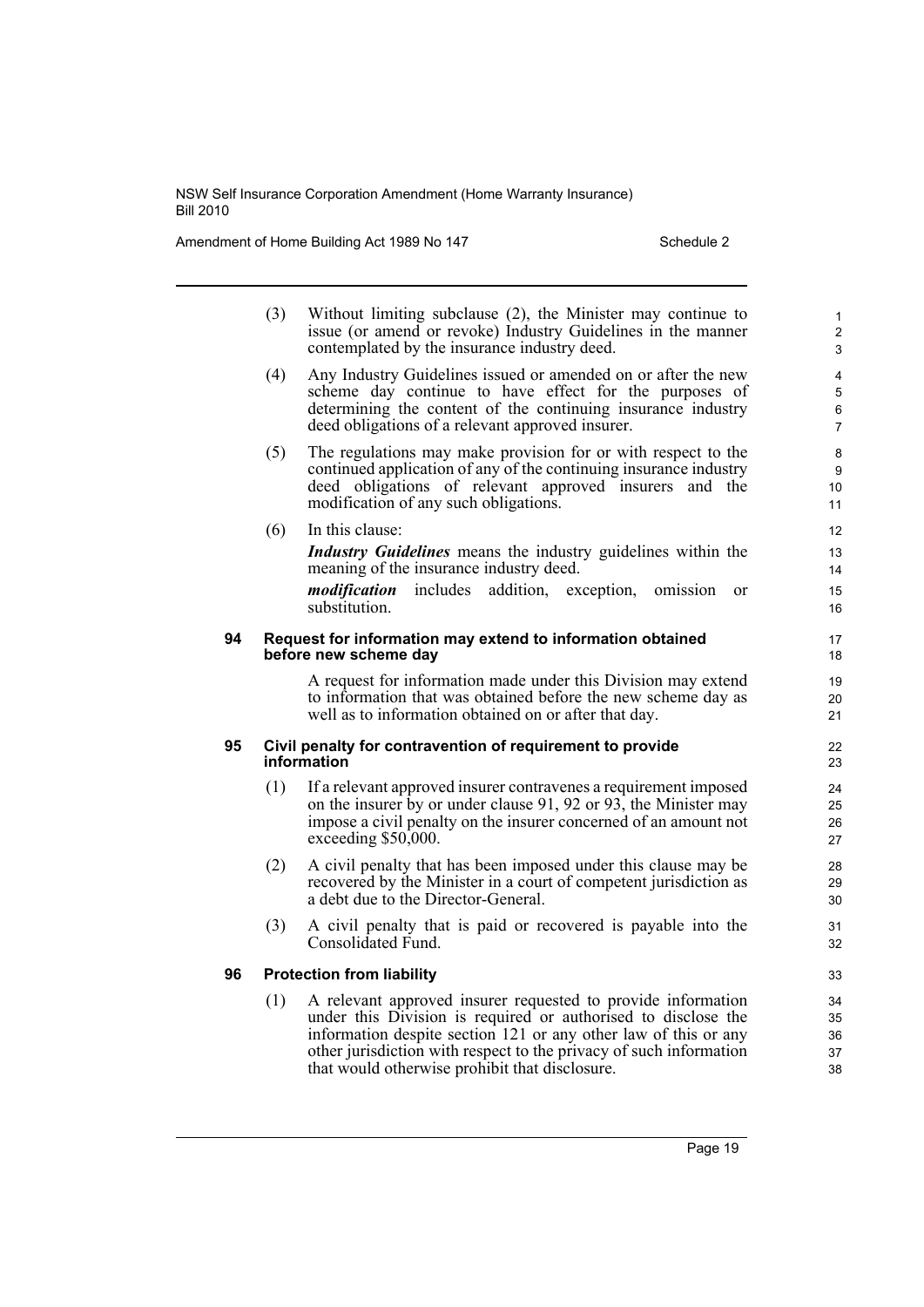#### Schedule 2 Amendment of Home Building Act 1989 No 147

(2) A relevant approved insurer is not liable for any damage caused by the provision of information under this Division to the Director-General or the Self Insurance Corporation or any other insurer.

5

#### **Division 4 Miscellaneous**

#### **97 Civil penalties for past contraventions of approval conditions**

- (1) Section 103AB (as in force immediately before the new scheme day) continues to apply in relation to any contravention of a condition of an approval under section 103A (as in force before the new scheme day) that occurred before the new scheme day.
- (2) Subclause (1) does not authorise the Minister to take action under section 103AB (as continued in force by that subclause) in relation to any contravention of a condition of an approval for which the approval of an insurer has previously been suspended or for which action has previously been taken under section 103AB.

#### **98 Effect of Part and amendments**

- (1) Nothing in this Part (or in any of the amendments made to this Act by the amending Act):
	- (a) affects the validity or enforceability of any contract of insurance entered into by a relevant approved insurer before the new scheme day, or
	- (b) without limiting section 30 of the *Interpretation Act 1987*—affects the continued application of:
		- (i) sections 92A, 92B, 99, 101, 101A, 102, 103B and 103BA in relation to contracts for home warranty insurance entered into before the new scheme day or claims made under such contracts, or
		- (ii) section 103EA in relation to applications for home warranty insurance made before the new scheme day, or
		- (iii) sections 121A and 127 in relation to matters that occurred or arose before the new scheme day, or
		- (iv) the provisions of Part 5 of the *Home Building Regulation 2004* in relation to contracts for home warranty insurance entered into before the new scheme day or claims made under such contracts.

**Note.** Section 30 of the *Interpretation Act 1987* provides that the amendment of an Act does not, among other things, affect the previous operation of the Act or anything duly suffered, done or commenced